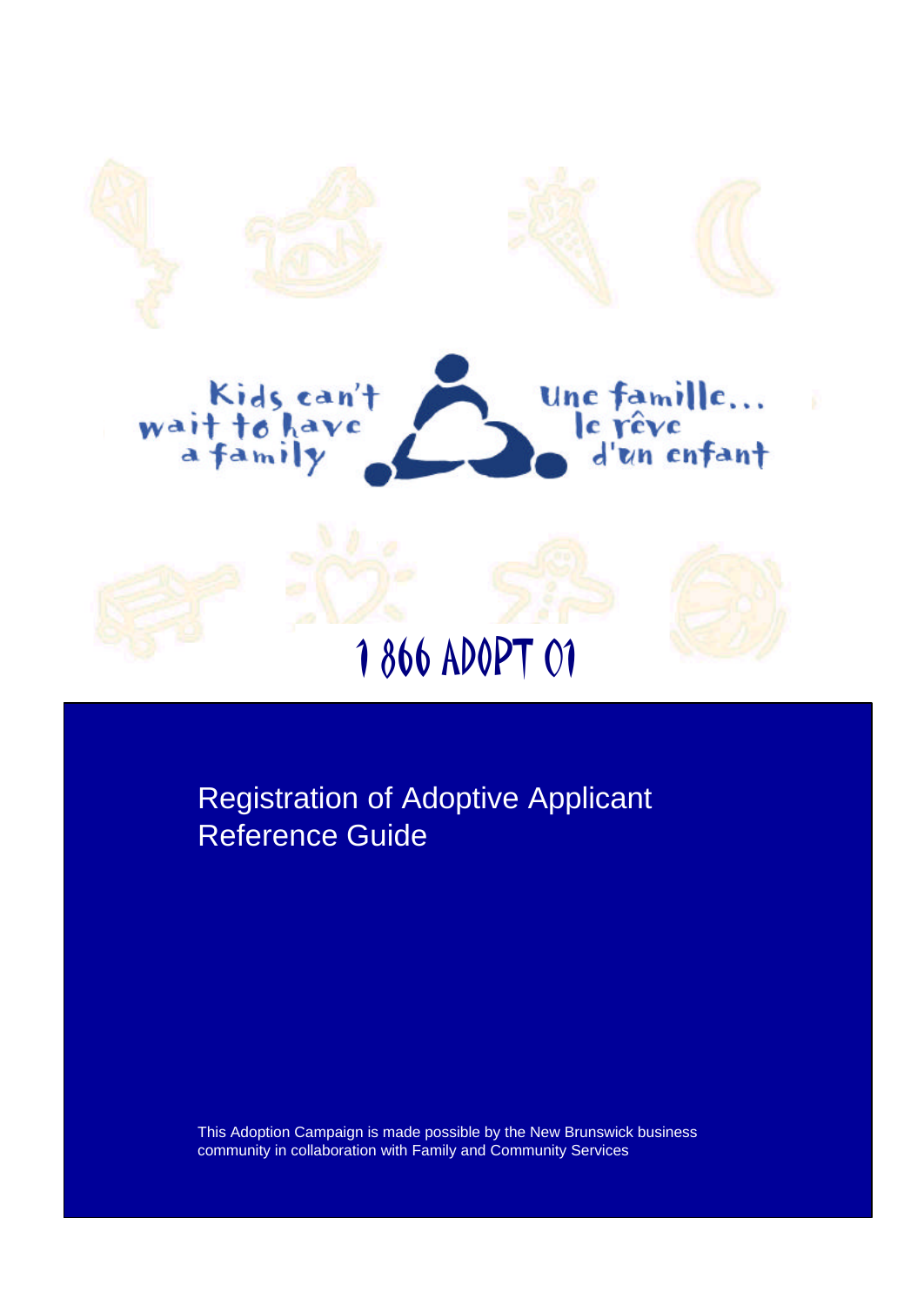# **Registration of Adoptive Applicant Reference Guide**

# **TABLE OF CONTENTS**

| Emotional/Behavioural Characteristics Which a     |  |
|---------------------------------------------------|--|
|                                                   |  |
| Knowledge and/or Experience with Special Needs 32 |  |
|                                                   |  |
|                                                   |  |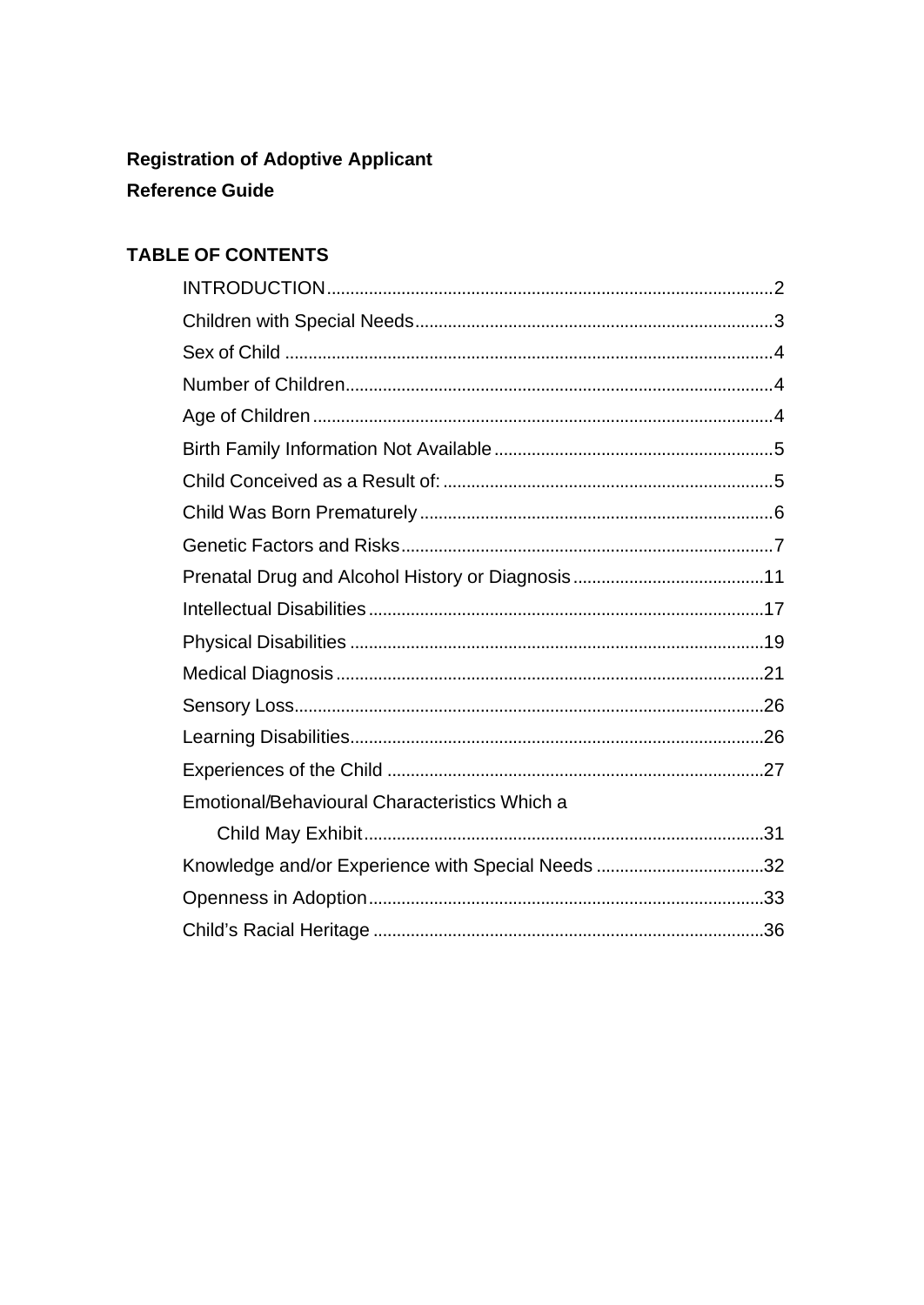#### **INTRODUCTION**

This guide is designed to help you fill out the adoption registration form as accurately and completely as possible. It provides you with basic background information to help you make an informed decision about the type of child you might be interested in adopting.

The registration form is the first step of the adoption application process with the Department of Family and Community Services. It gives you an opportunity to identify the background factors and special needs of the child or children you wish to adopt and it helps the Department determine when to begin an adoption home study based on the information provided in the registration form.

The Family Services Act of New Brunswick governs the placement of children with adoptive families. Children become available for adoption through the Department of Family and Community Services either by the voluntary agreement of their birth parents or through a Guardianship Order. Children available for adoption through the Department include:

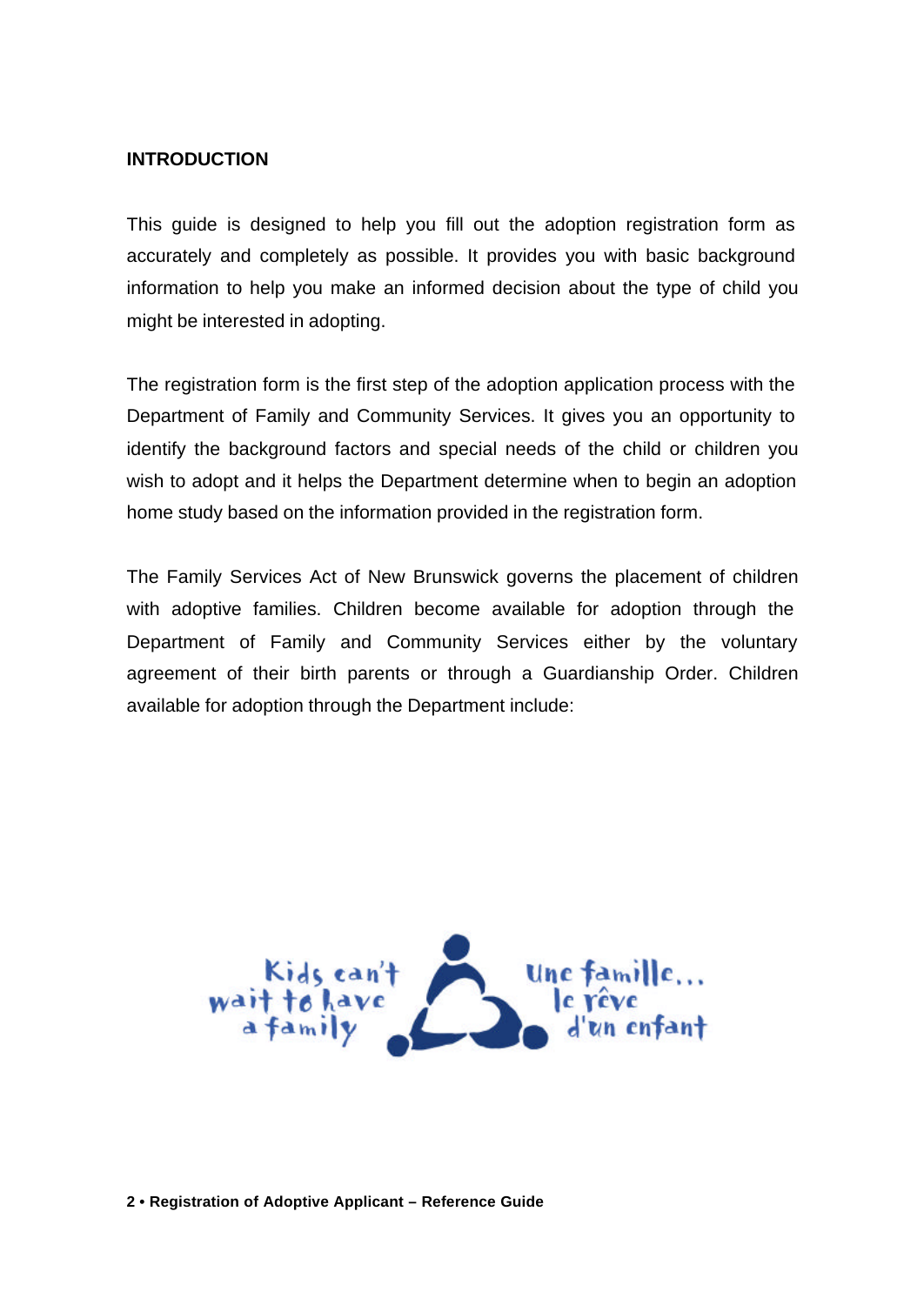# **Children with Special Needs**

- children who are part of a sibling group of two, three or more;
- children whose genetic background includes schizophrenia, mood disorders or personality disorders;
- children diagnosed with a mental disability or Down's Syndrome or whose genetic background suggests a risk of mental disability;
- children whose future health cannot be predicted because of prenatal or birth trauma or other factors (i.e. use of drugs and
- alcohol during pregnancy);
- children diagnosed with Neonatal Abstinence Syndrome, Fetal Alcohol
- Syndrome or Fetal Alcohol Effects;
- children who have intellectual and/or physical developmental delays;
- children who have serious health problems or are at risk for
- developing them;
- children who have or who are at risk of developing learning disabilities;
- children who have experienced physical, sexual and/or emotional abuse or neglect; and
- children who exhibit significant emotional and/or behavioural problems.

Children available for adoption through the Department may have multiple special needs related to any of the above factors.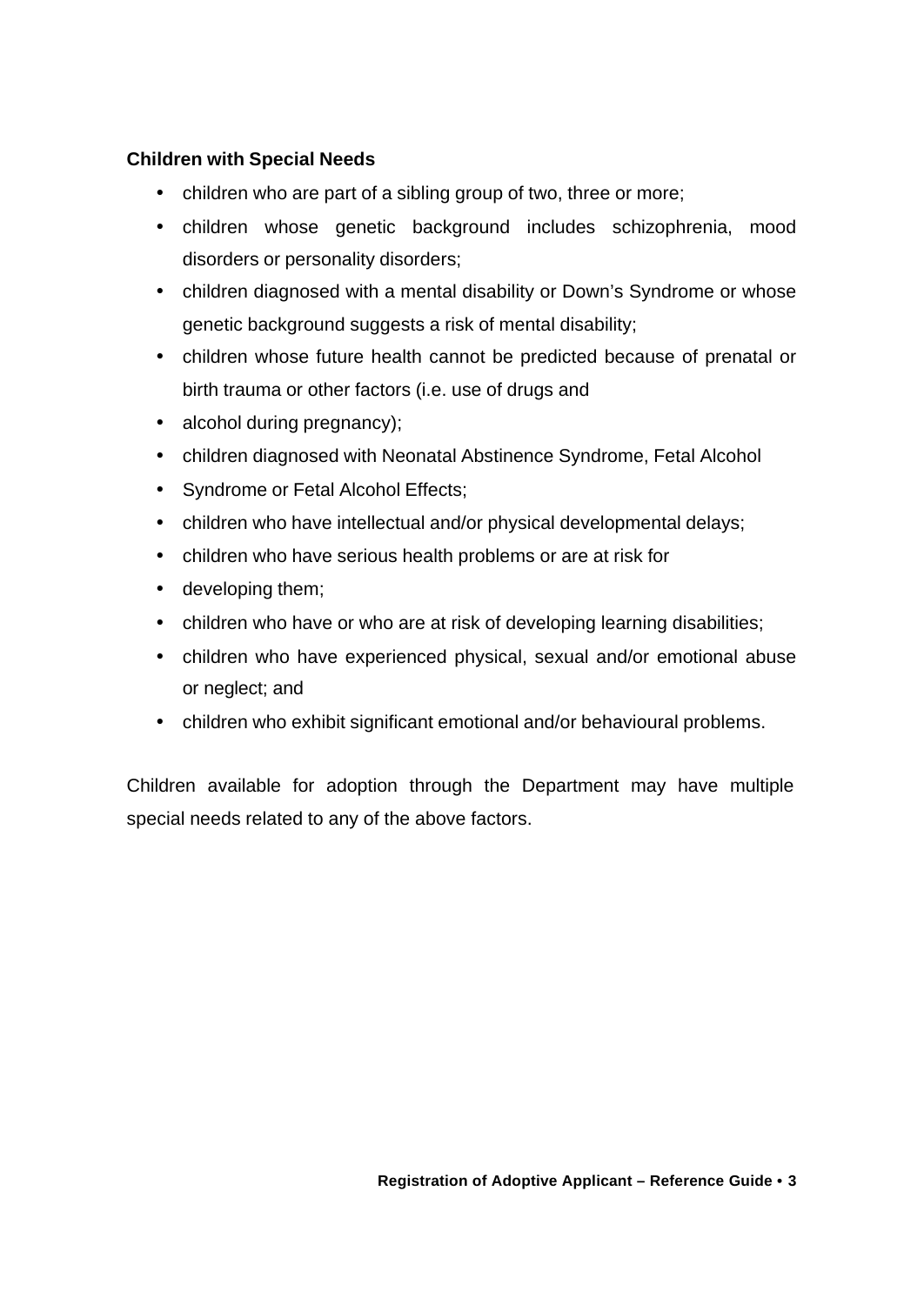It is highly recommended that applicants who are planning to adopt a child or children with special needs familiarize themselves through education and preparation by:

- 1. Consulting with their social worker, physicians, and child and family therapists.
- 2. Contacting other adoptive parents.

## **Sex of Child**

If you have a definite preference for a male or female child, check only one category. Check "either" if you would accept either a male or female child.

#### **Number of Children**

Adoptive applicants who wish to adopt a child, twins or sibling groups can check any of the categories listed.

#### **Age of Children**

Indicate in months or years (from 0–18 years), the age of the child/children you wish to adopt. Do not use words such as newborn, infant, any age, adolescent, two years younger than our youngest, etc.

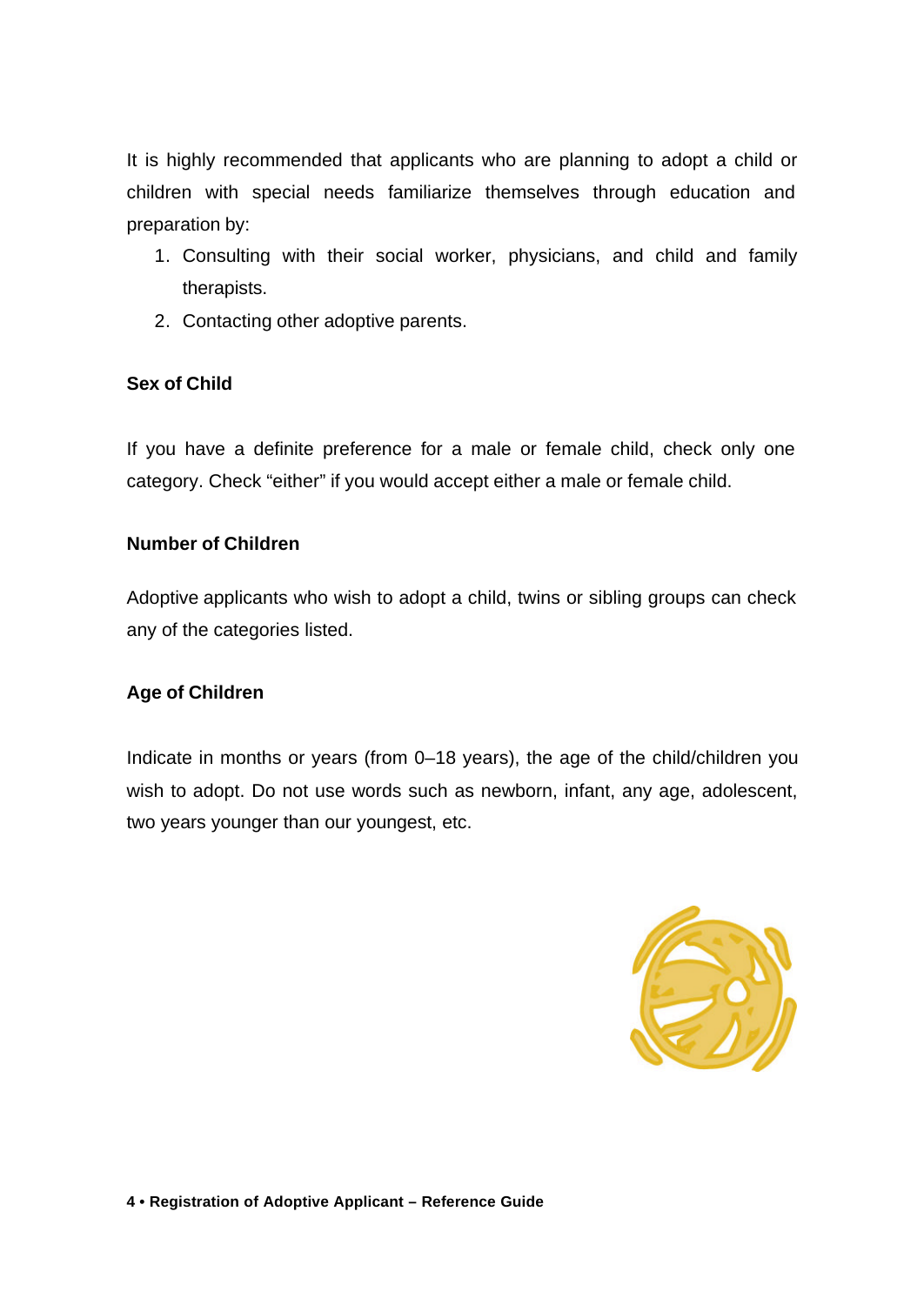## **Birth Family Information Not Available**

While the birth mother's information may be fairly complete, information on the birth father may be very limited or non-existent. In the case of a child who has been abandoned, no information will be available on either parent. The risk with any of these unknowns is that the genetic factors in the family background might affect the child now or in the future.

Each box you check identifies that you are willing to accept the unavailability of that information.

#### **Child Conceived as a Result of:**

#### **1. SEXUAL ASSAULT**

Even when the birth father is known, any information about him is generally quite limited. This means that important genetic information will not be available. As adopting parents, you need to be aware of your feelings concerning sexual assault as this may affect your feelings about or attitude towards the child.

#### **2. INCEST**

This refers to a child conceived within a relationship between two people who are blood-related such as father and daughter. While a child conceived from an incestuous relationship will have a higher than normal chance of being affected by a genetic disorder, it is important to stress that the child may also be perfectly healthy. If genetic concerns do exist, they may not be identifiable at birth. A genetic assessment can be done, but it is not possible to rule out all risks. As adopting parents, you need to be aware of your feelings and attitude about incest.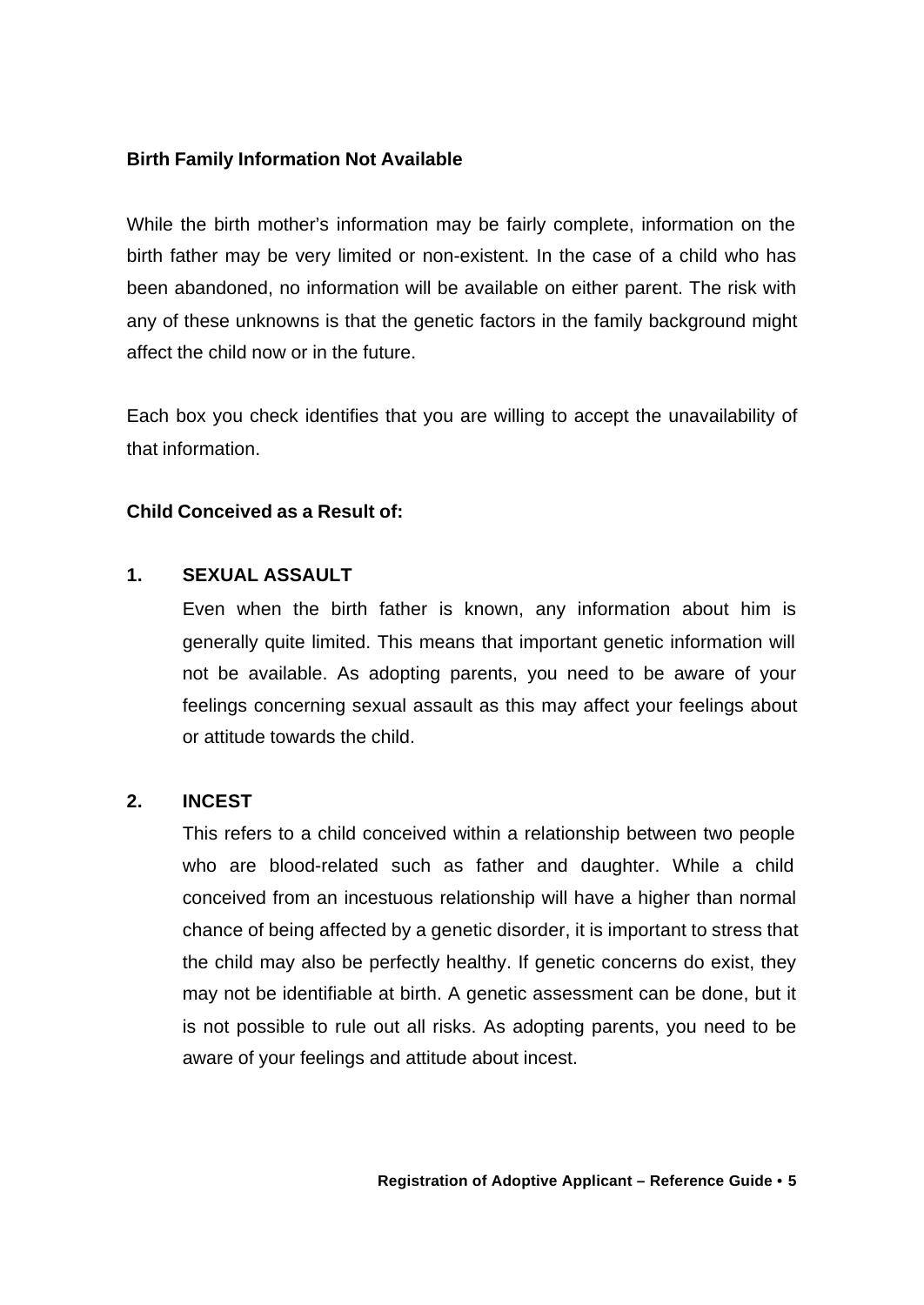# **Child Was Born Prematurely**

# **1. LOW RISK**

An infant who has one or more of the following:

- less than one month premature;
- birth weight over four pounds (2.5 kg);
- did not experience infant trauma or illness such as convulsions or respiratory problems;
- is feeding well; and
- has a family history that does not indicate any risk of physical or intellectual developmental delays or illness.

# **2. HIGH RISK**

An infant who has one or more of the following:

- several weeks premature;
- birth weight under four pounds (2.5 kg);
- requires extensive medical intervention that includes life supports and a lengthy hospital stay; and
- has a family history which indicates risks of physical or intellectual developmental delays or illness.

To facilitate bonding, adopting parents are usually asked to become involved with the infant's care if the infant will be in hospital for a long time.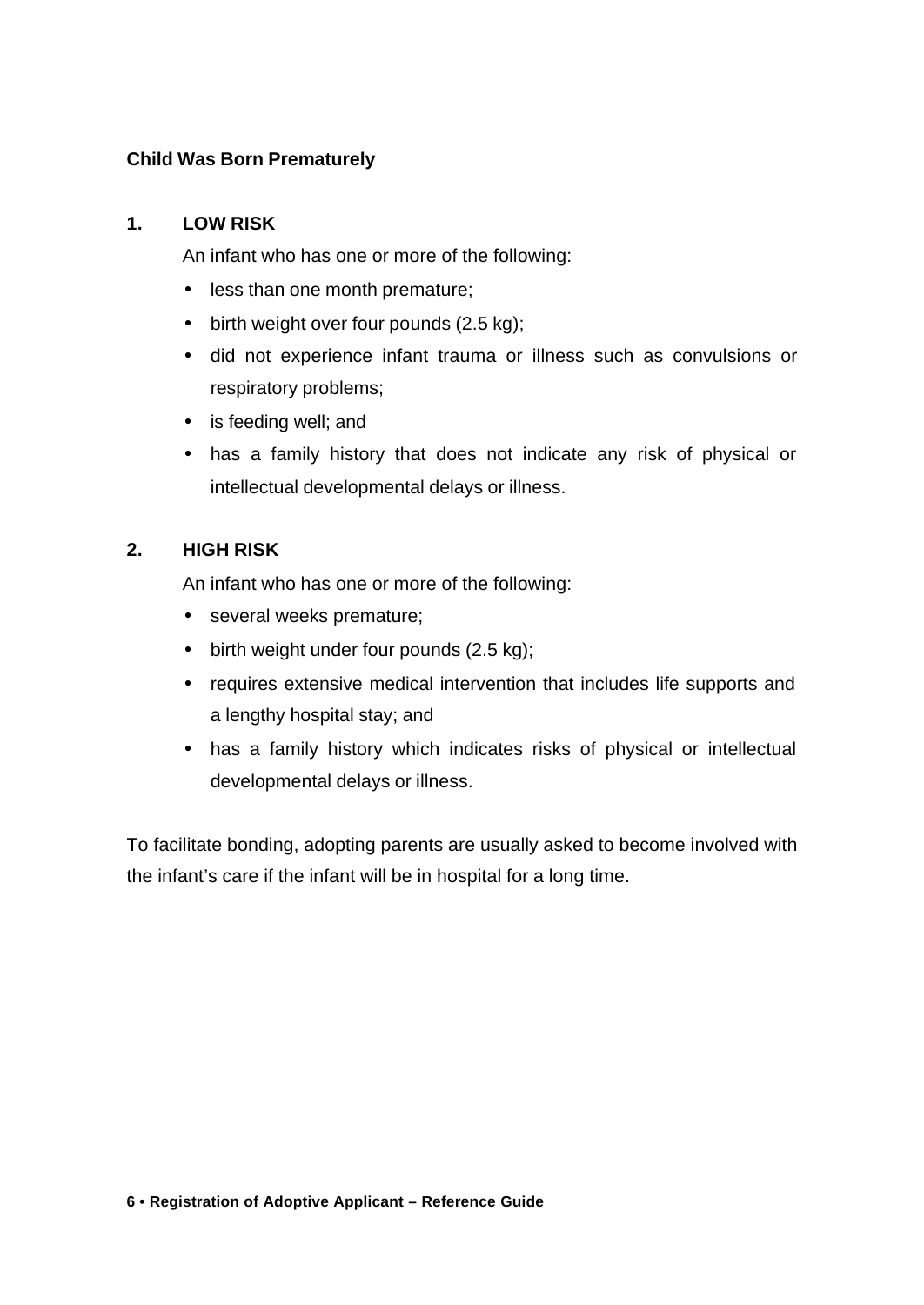## **Genetic Factors and Risks**

The human body is composed of billions of cells and within each cell, there is a nucleus that is made up of 46 chromosomes. These chromosomes contain genes and the latter control the body's appearance and functioning. Genes are the basic units of inheritance that transmit traits from parent to child during conception. Everyone has genes that have the potential to cause illness or disabilities in their children. Recent research shows that humans are made up of about 30,000 genes, considerably fewer than earlier estimates of about 100,000 genes.

The implications of, and risks related to, genetic conditions can have a major impact on the lives of adopted children and their adoptive families. It is important for adoptive parents to obtain as much as possible of the medical, social and psychological history of the child they adopt. Information about a genetic condition can facilitate appropriate intervention, treatment and prevention that could improve the quality and length of a child's life.

"Genetic Disorders" refer to a wide range of conditions with diverse causes. More than 4,000 inherited diseases have been identified. In general, genetic disorders are described as permanent, complex and lifelong familial conditions. It is incorrect to equate genetic conditions with inherited disorders. Although all inherited disorders are genetic, not all genetic disorders are inherited. Birth defects can be caused by environmental conditions, such as chemicals and other contaminants.

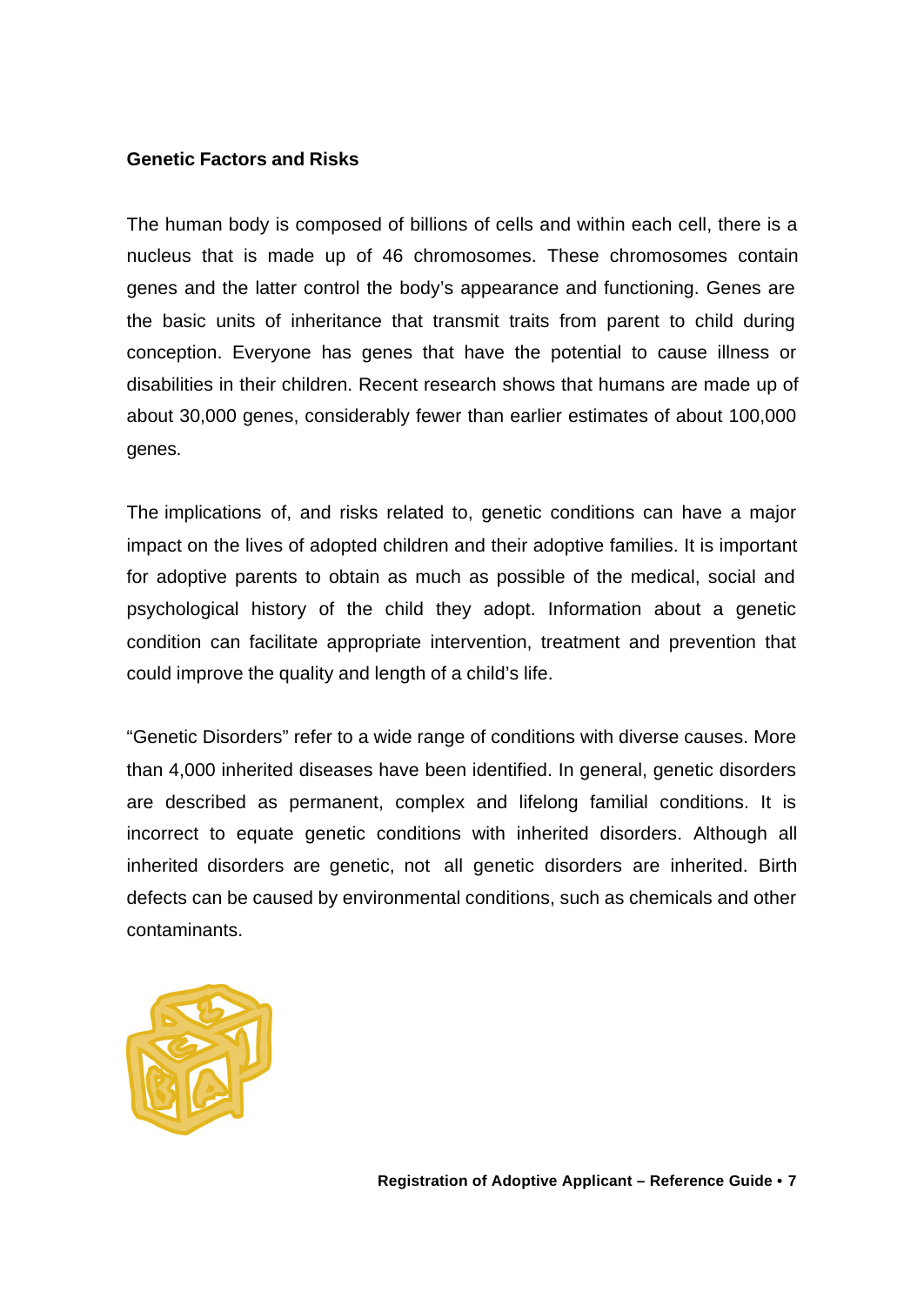There are four types of genetic disorders: single gene, chromosomal, multifactorial and environmental agents.

- 1. Single gene disorders are associated with a single defective gene, i.e. cystic fibrosis, neurofibromatosis, sickle cell disease and haemophilia.
- 2. Chromosomal disorders occur as a result of a change in the number or structure of chromosomes i.e. miscarriages, infertility, Down's Syndrome.
- 3. Multifactorial disorders are caused by the interaction of specific genes with environmental factors. Height and weight are everyday examples of multifactorial inheritance. Common examples of multifactorial disorders include spina bifida, cleft lip or palate, club foot, diabetes, congenital heart disease, some cancers and mental disabilities. Some psychiatric conditions such as schizophrenia may be related to multifactorial inheritance.
- 4. Certain genetic disorders are caused by specific environmental agents that are potentially harmful when exposure occurs during prenatal development. Examples include sexually transmitted diseases and infections.

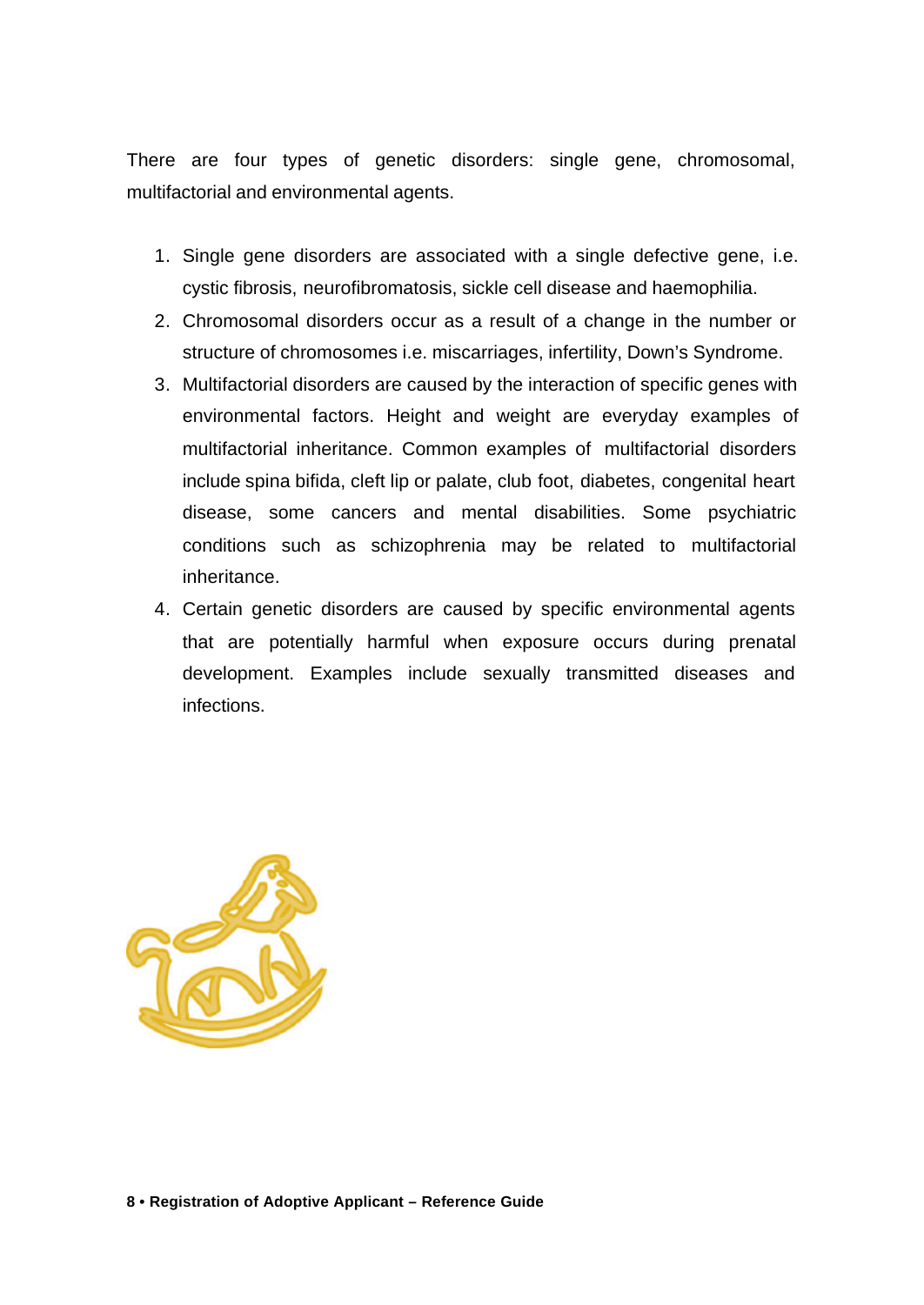#### **Schizophrenia**

Researchers have developed a complex, multifaceted view of schizophrenia, a psychiatric condition that reflects a wide range of approaches and theoretical conceptions. There is much controversy about the causes of schizophrenia, which are still largely unknown. Research evidence, however, does suggest that genetic factors play an important part in the development of schizophrenia. How schizophrenia is genetically transmitted is not understood.

The occurrence of schizophrenia in the general population is about one per cent. There is an increased prevalence of this condition in biologic relatives of a person with schizophrenia. Individuals who are raised in close proximity with a person who has schizophrenia, but without a blood relationship, show no more risk of schizophrenia than the general population.

The onset of schizophrenia is usually during adolescence or early adulthood. Schizophrenia involves disturbances of several psychological processes in varying intensity at different stages of the condition. It is a thought disorder, which includes delusions and hallucinations, usually auditory in nature. Difficulties with interpersonal relationships arise because of social withdrawal and emotional detachment. Schizophrenia can be a severe chronic psychiatric condition that markedly decreases a person's ability to function on a number of levels and affects his or her work, interpersonal relationships, self-care and family life. Those who develop schizophrenia may need periodic psychiatric hospitalization, stabilizing medications and specialized community programs to aid them and help improve their quality of life.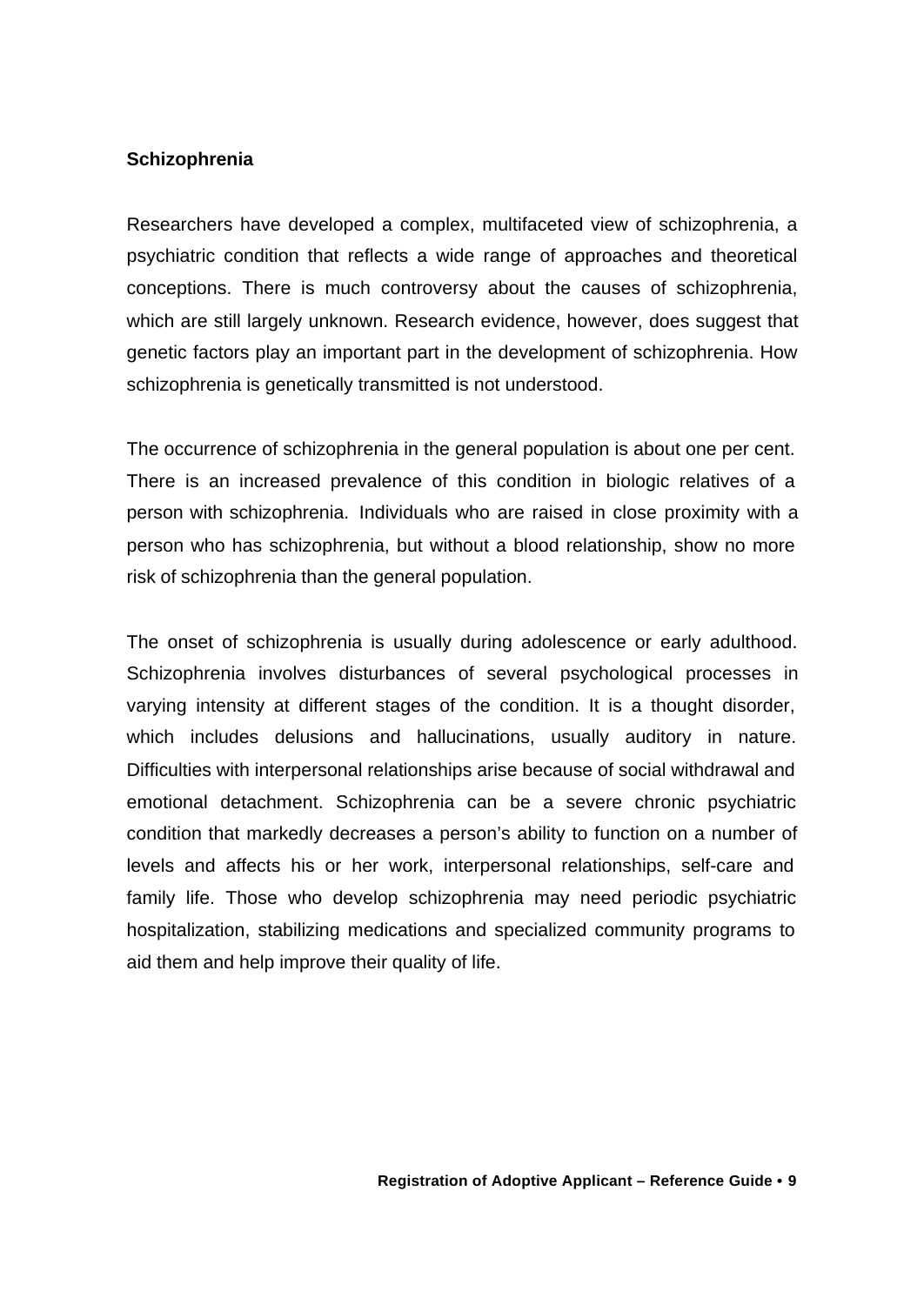### **Mood Disorders and Personality Disorder**

There are several different types of psychological disorders with a possible genetic cause, but the two most typically identified in the backgrounds of the children for whom adoption is planned by the Department are mood disorders and personality disorder.

Mood disorders include two types: major depression and bipolar disorder. Major depression includes the conditions melancholia, depression with psychotic symptoms, seasonal mood disorders, atypical depression and dysthmia. Bipolar disorder includes the subtypes manic and hypomanic, with or without depression. The occurrence in the general population of major depression is between five and 20 per cent, while the occurrence of bipolar disorder is one to two per cent. Parents, children or siblings of a person with major depression have two times the risk of having major depression as does the general population. Parents, children or siblings of a person with bipolar disorder have 4 to 5 times the risk of having bipolar disorder or major depression as does the general population.

A person with depression experiences hopelessness and lethargy while a person in a manic state can be hyperactive, wildly optimistic and impulsive. A person with bipolar disorder may alternate between the two states or may only display manic or hypomanic episodes.

Personality disorder is characterized by inflexible and enduring behaviour patterns that impair one's social functioning.

These disorders can present a wide range of minor to severe dysfunctions. For someone considering a child where one or both of the birth parents have one of these or other types of psychological disorders, it would be important to research factors such as degree of genetic risk, age of onset and management through medication and other means.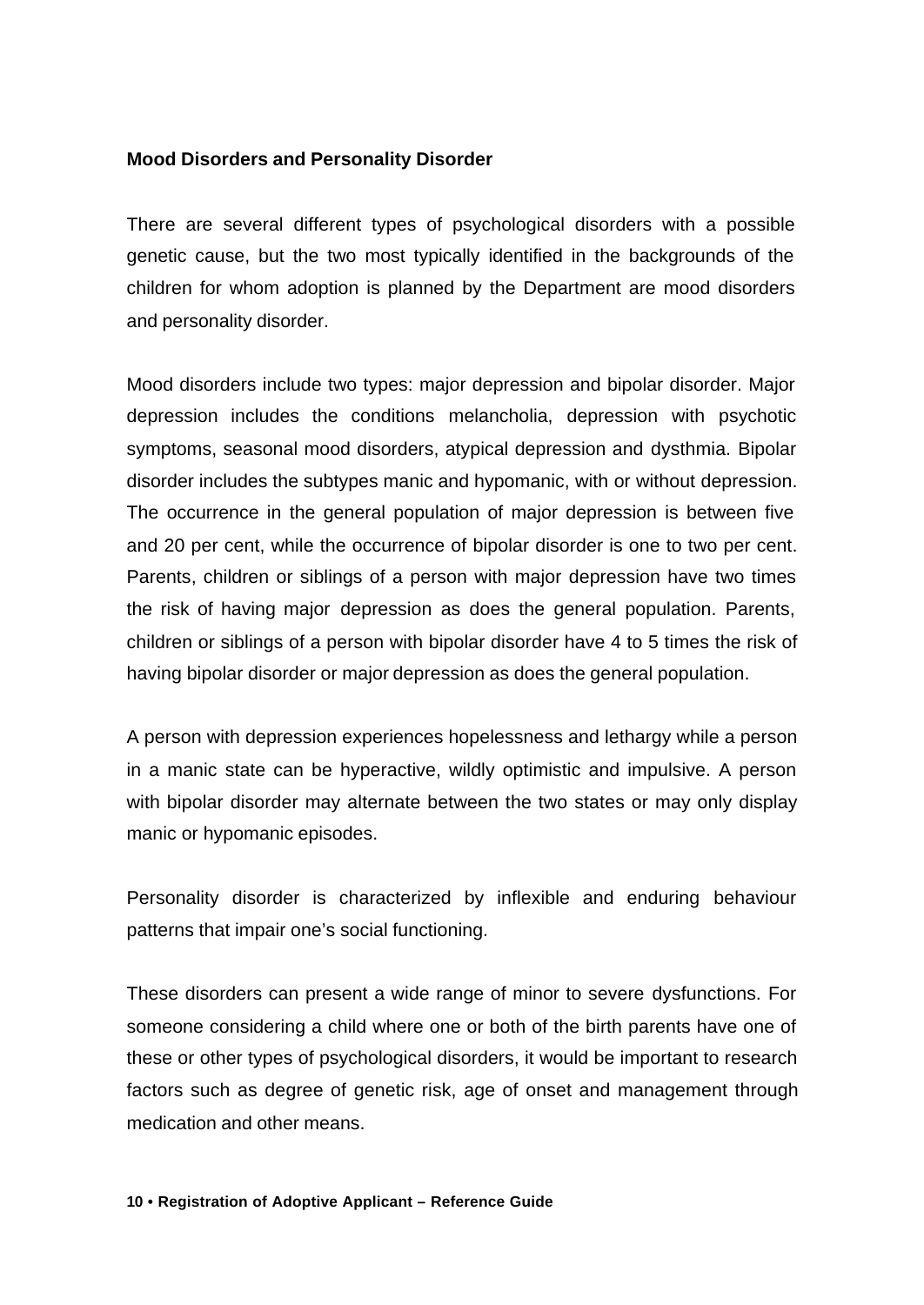# **Prenatal Drug and Alcohol History or Diagnosis**

Effects of drugs and alcohol on infants vary greatly depending on the types and the amounts of drugs used, the stages of pregnancy in which drug or alcohol use occurred, the frequency of that use, the genetic makeup of the mother, and how psychosocial and other elements such as diet, disease, poverty, housing, experience with violence and prenatal care affected the mother. Because many infants have been exposed to a combination of various drugs, including nicotine and alcohol, and the information regarding the quantity and timing of use is often unreliable, predicting a child's future needs is very difficult. All children are not affected in the same way, and predicting future problems that children may experience is impossible.

These children may benefit from early diagnosis and support, and continuing medical and developmental surveillance. It is known that they progress better in stable, consistent and loving homes.

# **1. DRUG EXPOSURE – KNOWN LIMITED USE**

Children whose birth mothers used limited amounts of certain prescription and/or illegal drugs during the first three months of pregnancy, or small amounts on limited occasions during a later stage of pregnancy, often appear healthy at birth. Long-term effects of this usage is unknown. There are no known indicators that will allow a physician to predict future effects. These children require ongoing developmental and medical surveillance, and may do very well.

# **2. DRUG EXPOSURE – PROLONGED USE**

This refers to the category formerly described as Neonatal Abstinence Syndrome (NAS) and includes prolonged exposure to the following drugs before birth: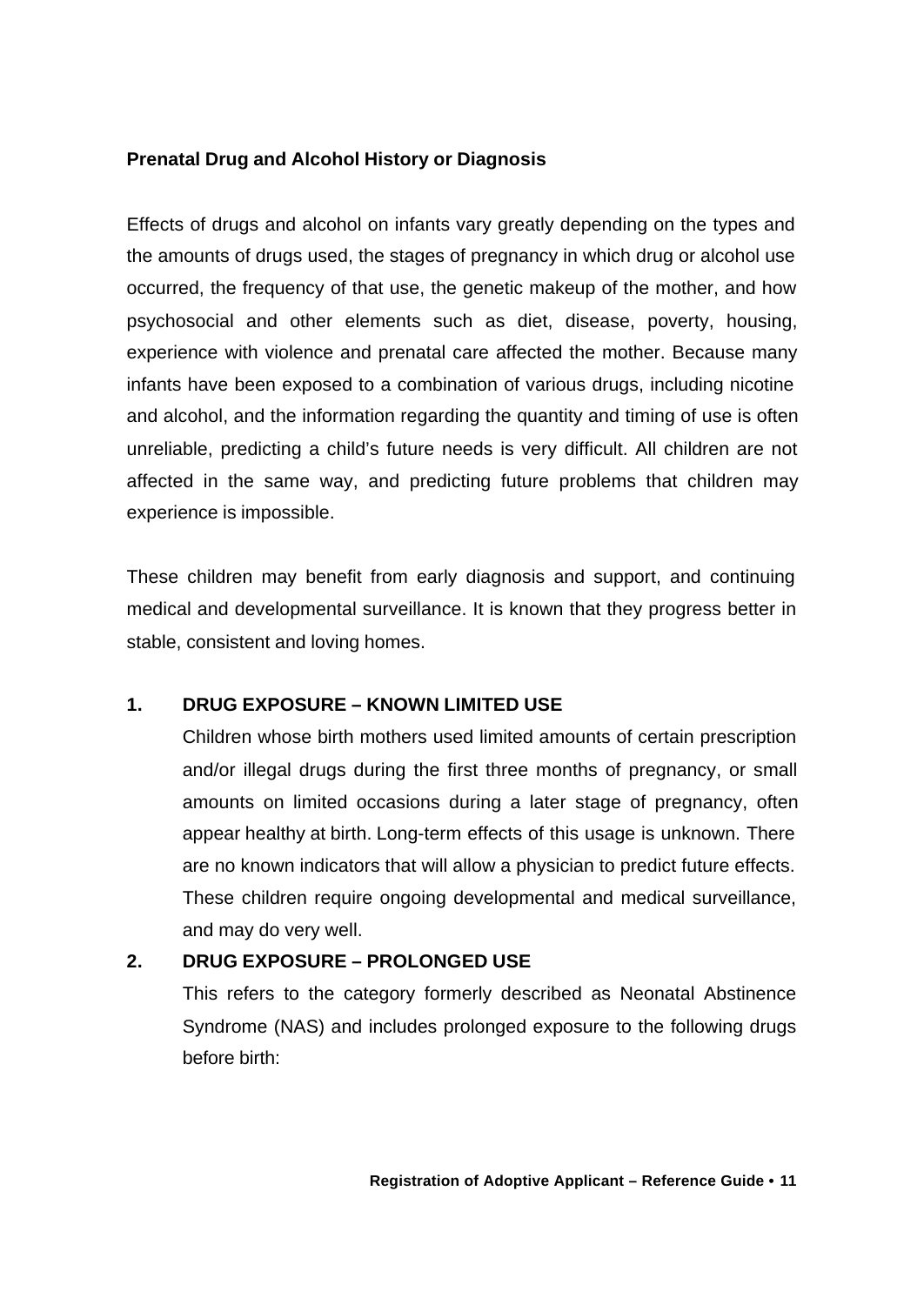#### **Opiates**

NAS is the medical diagnosis given to a child who shows medical and behavioural signs of withdrawal from opiates such as heroin and methadone. These signs are usually manifested between birth and 14 days of life. As infants, these children show signs of irritability of the central nervous system and can be difficult to console.

During the next six months of life, they may be unable to regulate sleep and hunger patterns. There is no way to predict whether a child experiencing these problems will develop any difficulties as they mature, and there should be ongoing medical and developmental surveillance. It is known that many children respond very well to patience and consistency and may develop within a normal range.

#### **Cocaine or Crack**

Infants whose mothers used cocaine or crack are often born prematurely or with low birth weights, and are usually assessed for birth defects of the urinary tract, heart or brain. They also have higher risk of Sudden Infant Death Syndrome than non-exposed infants, may need medical attention for some acute or chronic conditions, and may be at risk for developmental delays and learning disabilities. Some studies indicate that with careful protection from overstimulation and with a nurturing and structured home and learning environment, which emphasizes stable and predictable routines, many cocaine-exposed children respond to their caregivers and develop within a normal range. Each child must be assessed individually because drug exposure in itself is not a reliable predictor of future health or long-term problems.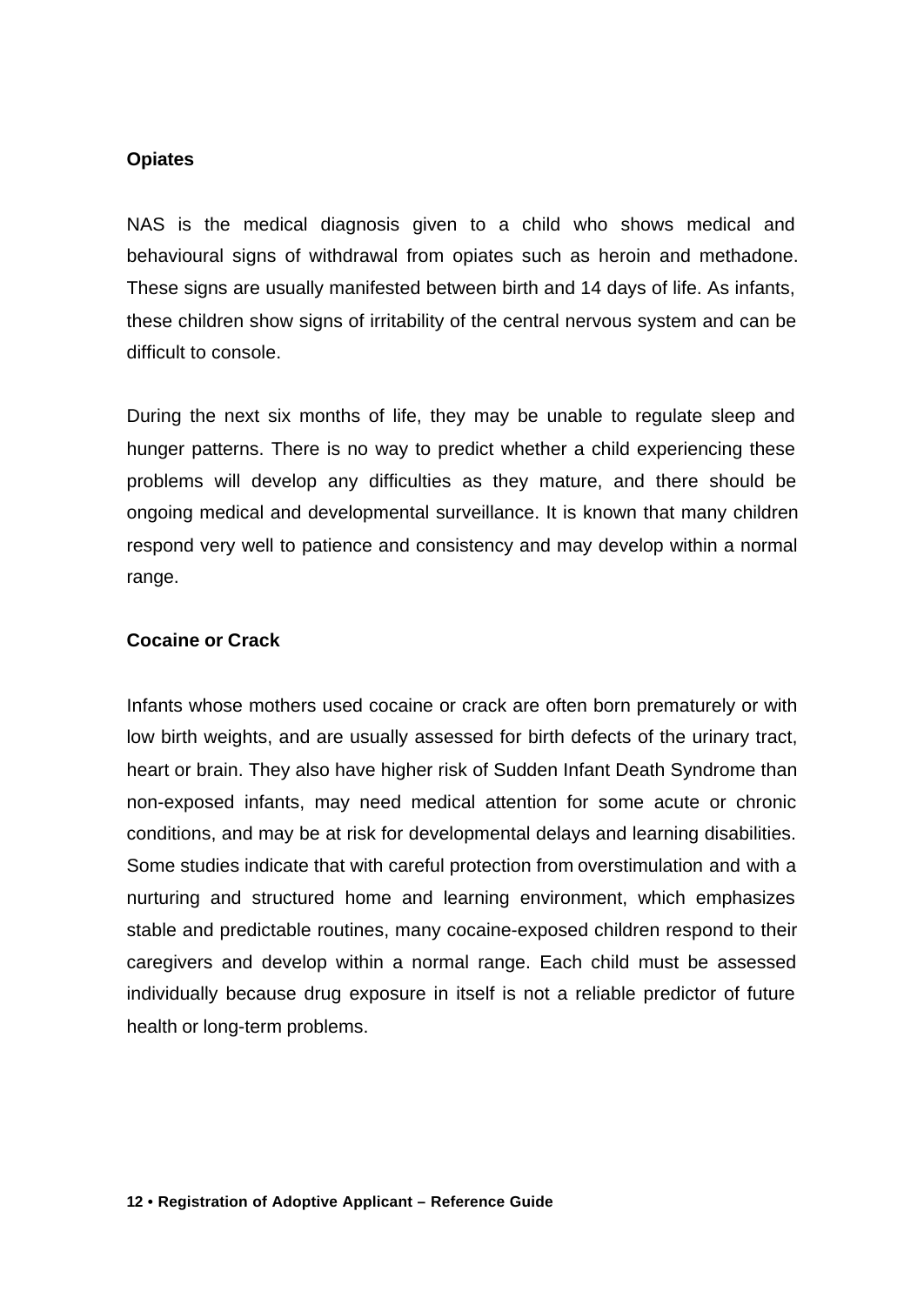# **Other Prescription or Non-Prescription Drugs**

Depending on the amount used, children exposed to other drugs may require initial intervention for withdrawal when the symptoms appear, usually in the first two weeks of life. Medical professionals indicate that for the majority of children exposed to a number of drugs, discerning which drugs were used and the quantities of each is difficult. Studies of long-term effects of other drugs are not conclusive and professionals are advising that each child should be assessed on an ongoing individual basis.

# **Characteristics of Children Affected by Prolonged Prenatal Drug Use**

Symptoms of withdrawal from drugs may not necessarily be diagnosed at birth. However, some of these children may be at risk for effects later in life. Withdrawal symptoms can, but may not necessarily, be a predictor of later effects.

Effects may include sleep disturbances, difficulty with attention span, delayed speech and language development, difficulties understanding and using information and poor impulse control. These children may find it a challenge to make and keep friends. Some children may have weak muscle tone and problems with movement and coordination. Some of these children do not understand that their actions lead to consequences, and some may have difficulty making sudden changes or choices, or making transitions from one activity to another.

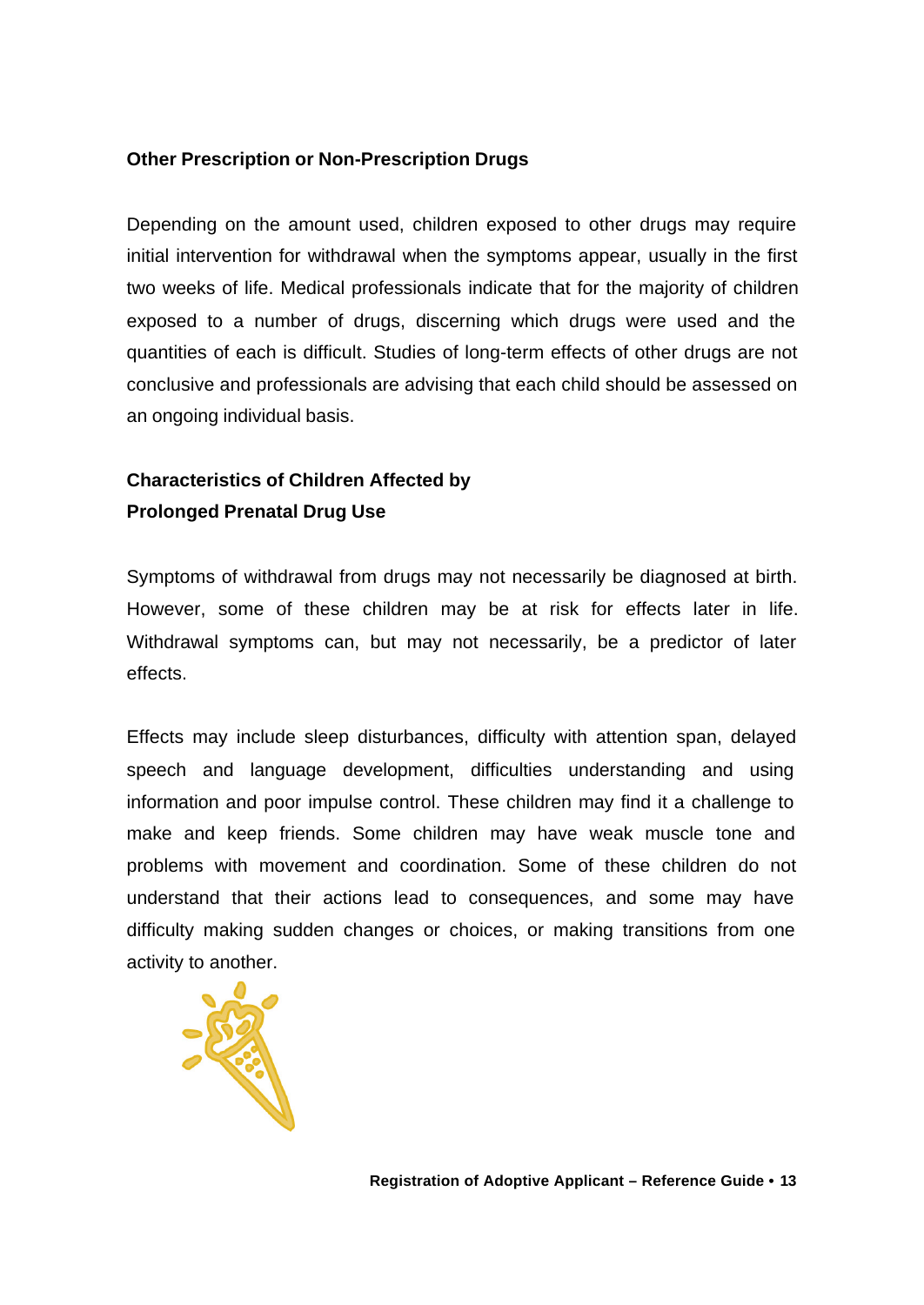# **3. ALCOHOL EXPOSURE**

An infant whose birth mother used an undetermined amount of alcohol during the pregnancy can appear healthy at birth, but remain at risk for developing effects later in life. It is impossible to predict future effects because of the many variables, including how much alcohol was consumed per day, the stage of pregnancy during which it was consumed, the number of days in which alcohol was consumed during the pregnancy and when the alcohol consumption ended. Not all children are equally affected by exposure to small or large amounts of alcohol, and it is important to assess each child's experience and plan individually for each child. There is no information about the alcohol consumption of the mother or the symptoms of the child at birth, which would indicate that a child might be mildly affected or not affected in later years.

# **4. FETAL ALCOHOL EFFECTS AND FETAL ALCOHOL SYNDROME**

Fetal Alcohol Effects (FAE) is identified when it is known that a child has been exposed to alcohol before birth and has met any two of the three criteria for diagnosing Fetal Alcohol Syndrome (FAS). Although these children may have fewer physical effects, problems of the central nervous system may be just as severe as for the child with FAS.

FAS is a disorder that is a result of the consumption of a significant amount of alcohol during pregnancy. The effects of this alcohol use on a child are permanent and change as a child matures into adolescence and adulthood. There is no conclusive information available to determine how much alcohol consumed at which stage of a pregnancy will predict a diagnosis of FAS. Other factors which are thought to contribute to the effects of prenatal alcohol exposure include the mother's prenatal diet and health and her genetic makeup which determines how she metabolizes alcohol. There is no known safe amount of alcohol consumption during pregnancy.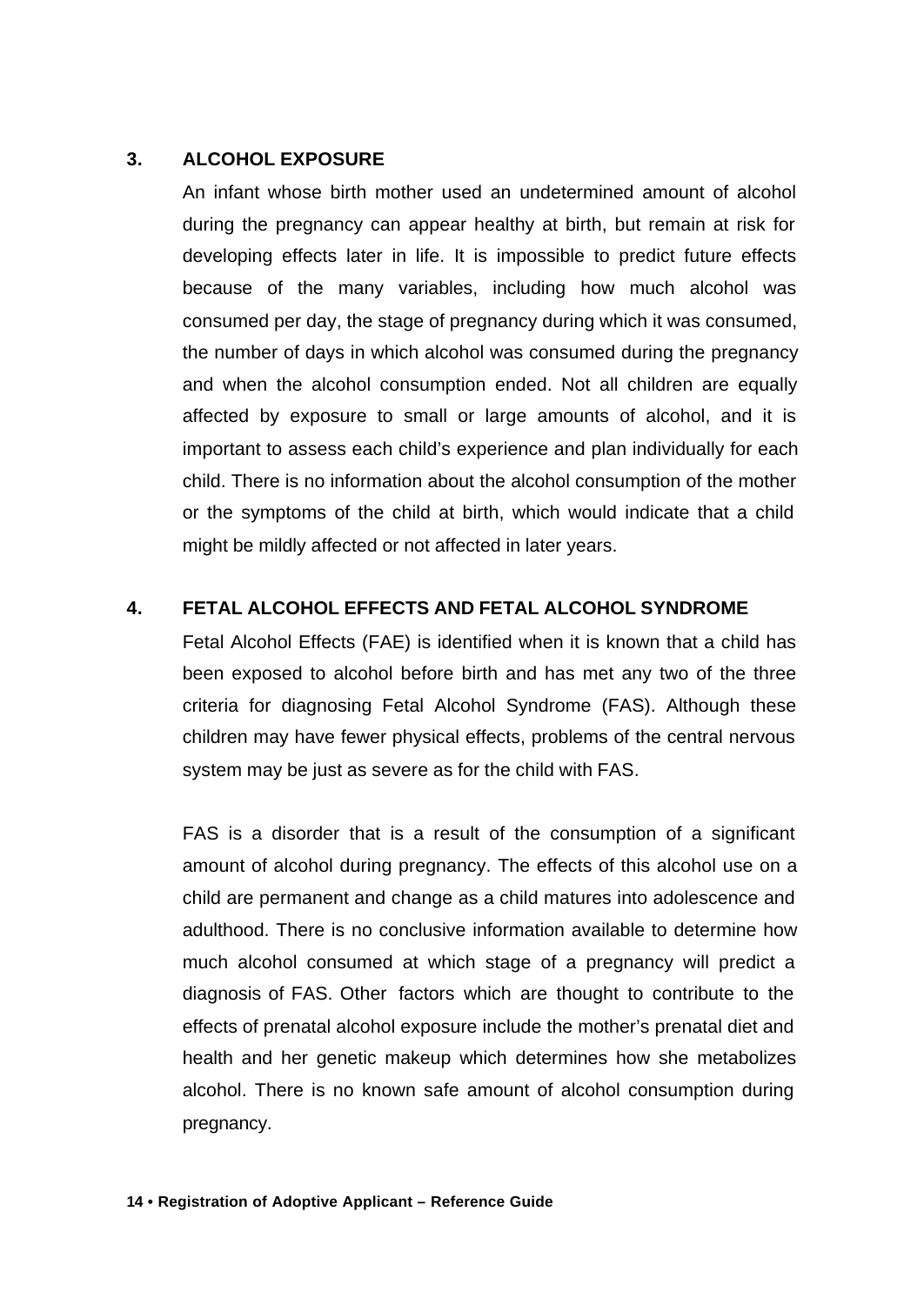To be diagnosed with FAS, a child must be exposed before birth to alcohol and meet all of the following three criteria:

- a. Specific facial characteristics, such as short eye slits and a smooth elongated space between the nose and lip.
- b. Slow growth rates in utero and after birth.
- c. Evidence of central nervous system damage. Most children will exhibit mild to severe learning disabilities in addition to behavioural and emotional problems that vary as they mature. They may have difficulty adapting to changes in conditions and circumstances. The effect of alcohol exposure in utero on the IQ of children can vary greatly in both FAE and FAS children, from within average range to well below.

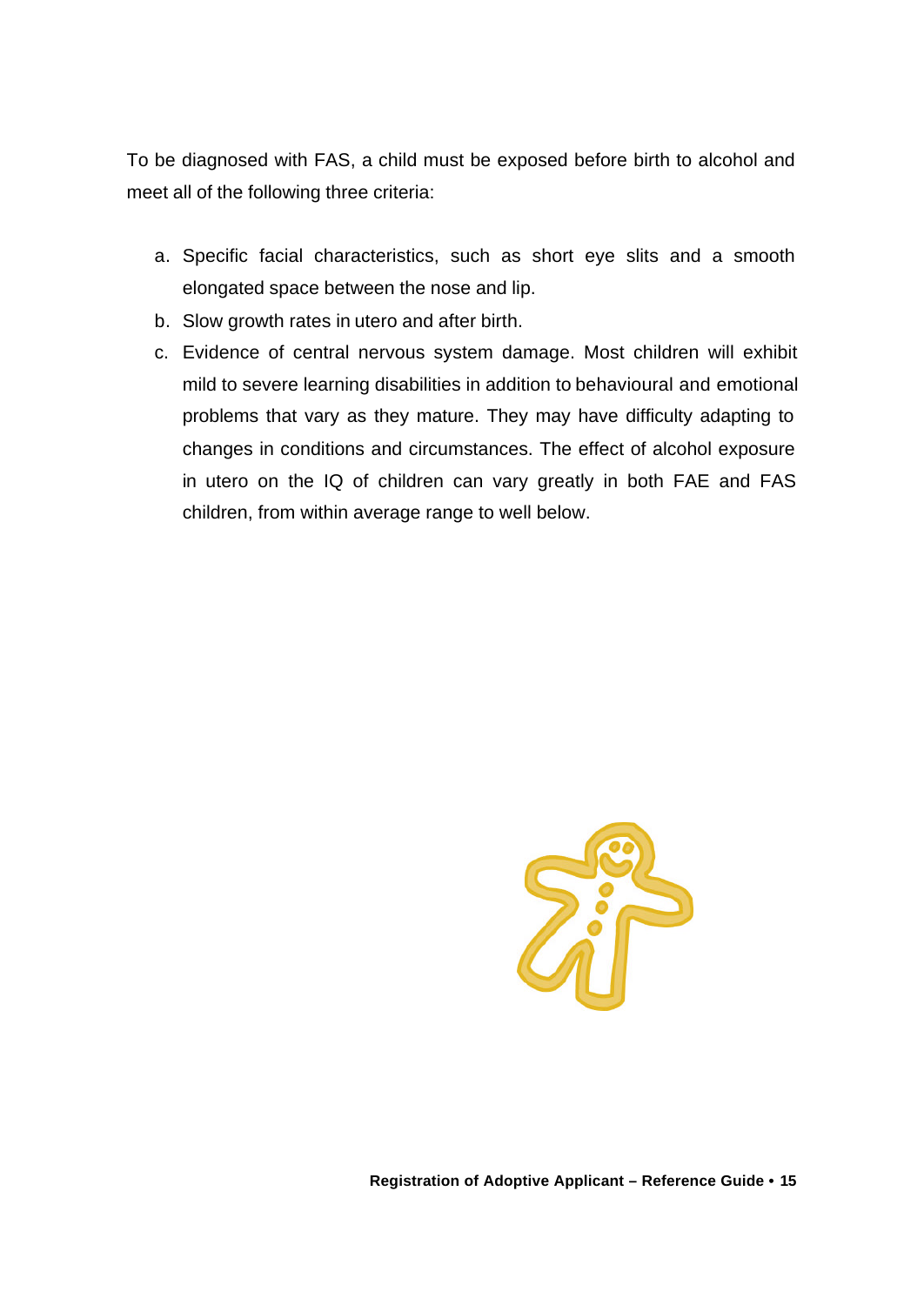# **Characteristics of Children with FAE and FAS**

The following are a few of the many general indicators of patterns that are seen in some, but not every child, depending on many factors including the health and experiences of both the child and mother. Some effects become evident at an earlier age than others.

Infants with FAS and FAE can be irritable and may have problems feeding and sleeping. They may also have some motor and speech delays.

Preschool children may continue to have motor, speech and learning delays. They often resist change in routines and can become easily frustrated. They may have little sense of risk. They benefit greatly by early diagnosis, intensive supervision and a great deal of structure.

Children ages six to twelve may need assistance with their social and learning needs, which may include an inability to think abstractly and difficulty learning that their actions lead to consequences. They can be disruptive and hyperactive, and may have difficulty paying attention for long periods of time.

FAE/FAS adolescents continue to find school a challenge and need assistance with their learning needs and social relationships. They can be impulsive and easily distracted and may lack inhibition. They may have difficulty with critical thinking and abstract reasoning and may require personal attention at home and at school to structure learning and social environments that enhance their experience of success.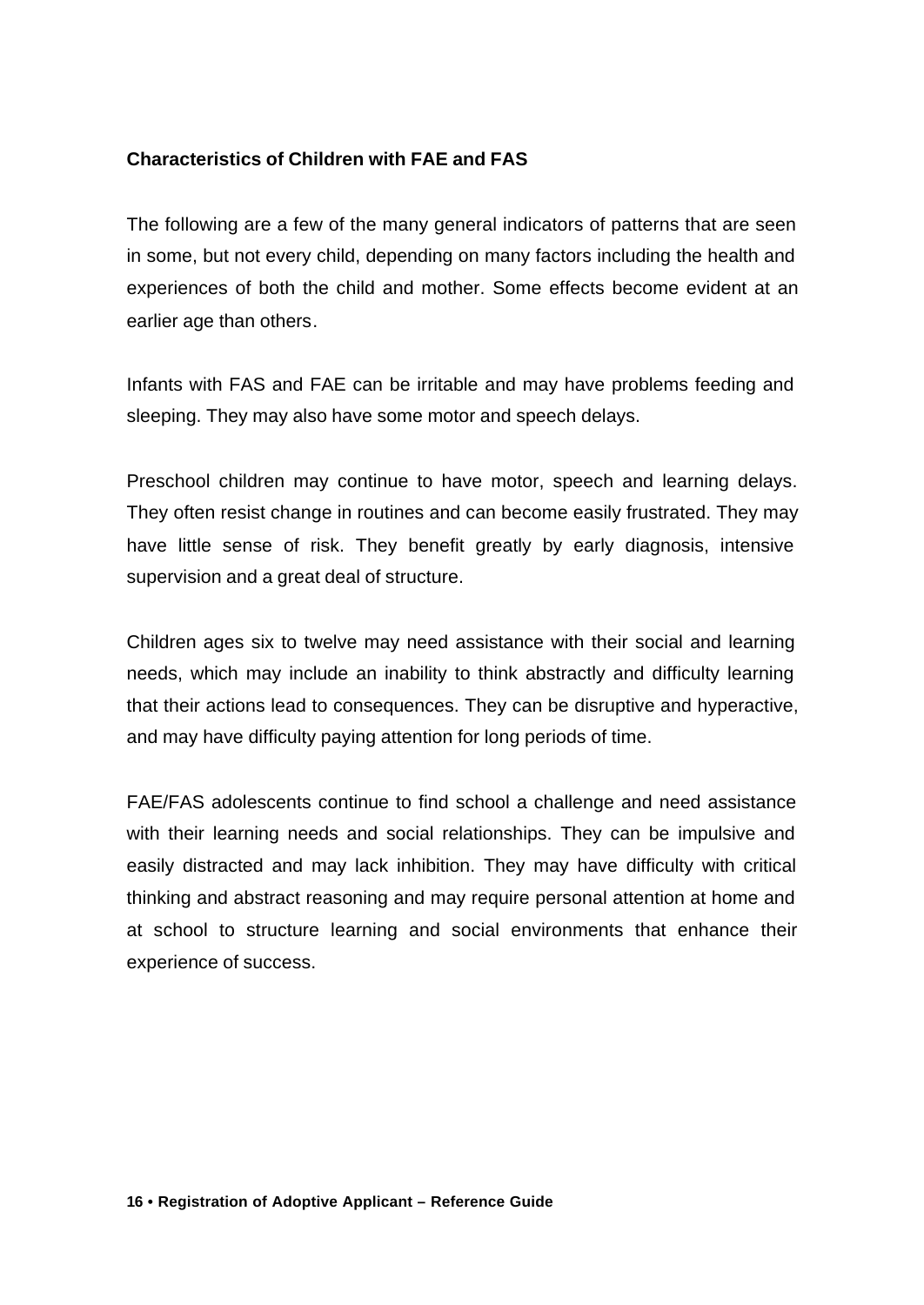#### **Intellectual Disabilities**

This section provides general information about children awaiting adoption whose overall functioning and development are affected by mental delay, mental disability or Down's Syndrome. The terms listed below are often used in educational and medical settings in diagnosing and appropriately meeting the special needs of these children. Adopting parents need to look beyond these children's limitations to see their many individual strengths and potentials. Many communities have supports and services available for families and their children with mental disabilities. They include infant development programs, family support homemakers, daycare for children with special needs, specialized school programs and respite care.

#### **1. MENTAL DEVELOPMENTAL DELAY**

Mental developmental delay is when a child is achieving the normal developmental milestones, but at a later age than is normally expected. The child may be delayed in the areas of speech and language, cognition and/or social-emotional growth. Though the child is late in achieving a developmental skill, it is accomplished in a normal manner. Mental developmental delays can be displayed by some premature infants up to a certain age, or caused by brain or nerve damage and/or by abuse/neglect trauma.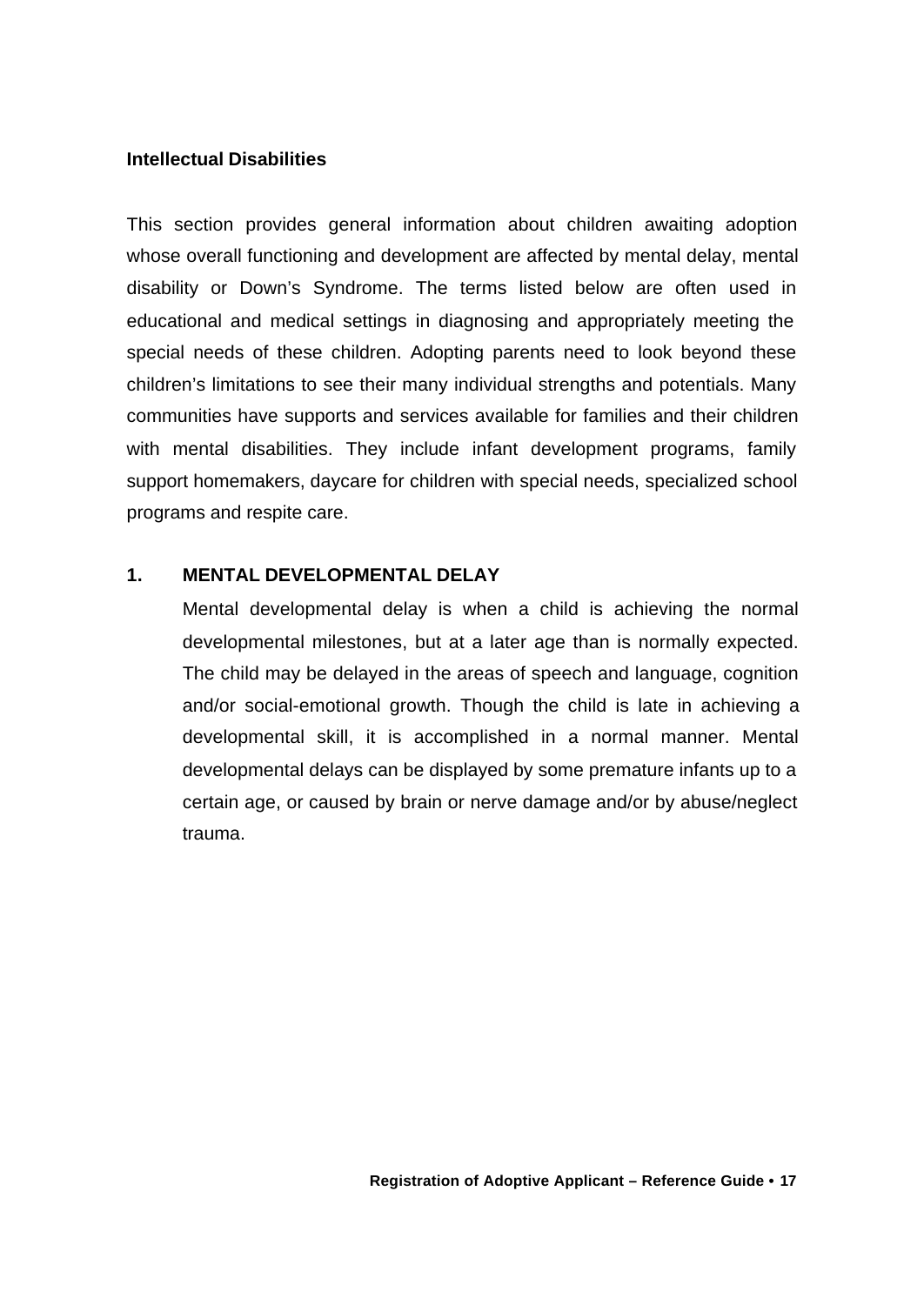#### **2. MENTAL DISABILITY**

The term "mental disability" is used to describe significant deficits in an individual's intellectual functioning and social adaptive behaviour originating during the developmental period from birth to 18 years. Levels of mental disability include mild, moderate and severe deficits based on IQ ranges. The vast majority of people with a mental disability are in the mild range (IQ 50-70). Causes may include prenatal infections, birth delivery complications, childhood illness, trauma from abuse and deprivation, accidents, toxins and genetic or chromosome disorders.

Children who are mentally disabled are slow or delayed in all areas of development, i.e. thinking, speaking, motor skills, social-emotional growth and self-help. These children learn and progress more slowly than others and always require assistance and repetition in accomplishing tasks. Preschoolers experience a lag in motor activities such as crawling, sitting, walking, eating and communication skills. School-age children have difficulties learning in school and utilizing intellectual skills.

# **3. DOWN'S SYNDROME**

Down's Syndrome is the term used to describe children born with an extra copy of chromosome 21, which causes mental disabilities and distinctive physical features. This chromosomal disorder is rarely hereditary – only in four per cent of Down's Syndrome cases. Down's Syndrome children are slow in their physical and behavioural development, and have unique facial and bodily features. No one child has all the possible features of Down's Syndrome. They can appear in a variety of combinations with no connection to the degree of mental disability. The level of mental functioning varies significantly. Extra stimulation and encouragement to learn during infancy and childhood help children with Down's Syndrome develop to their fullest potential. Many of these children can be educated in the regular school system, acquiring self-care skills that will contribute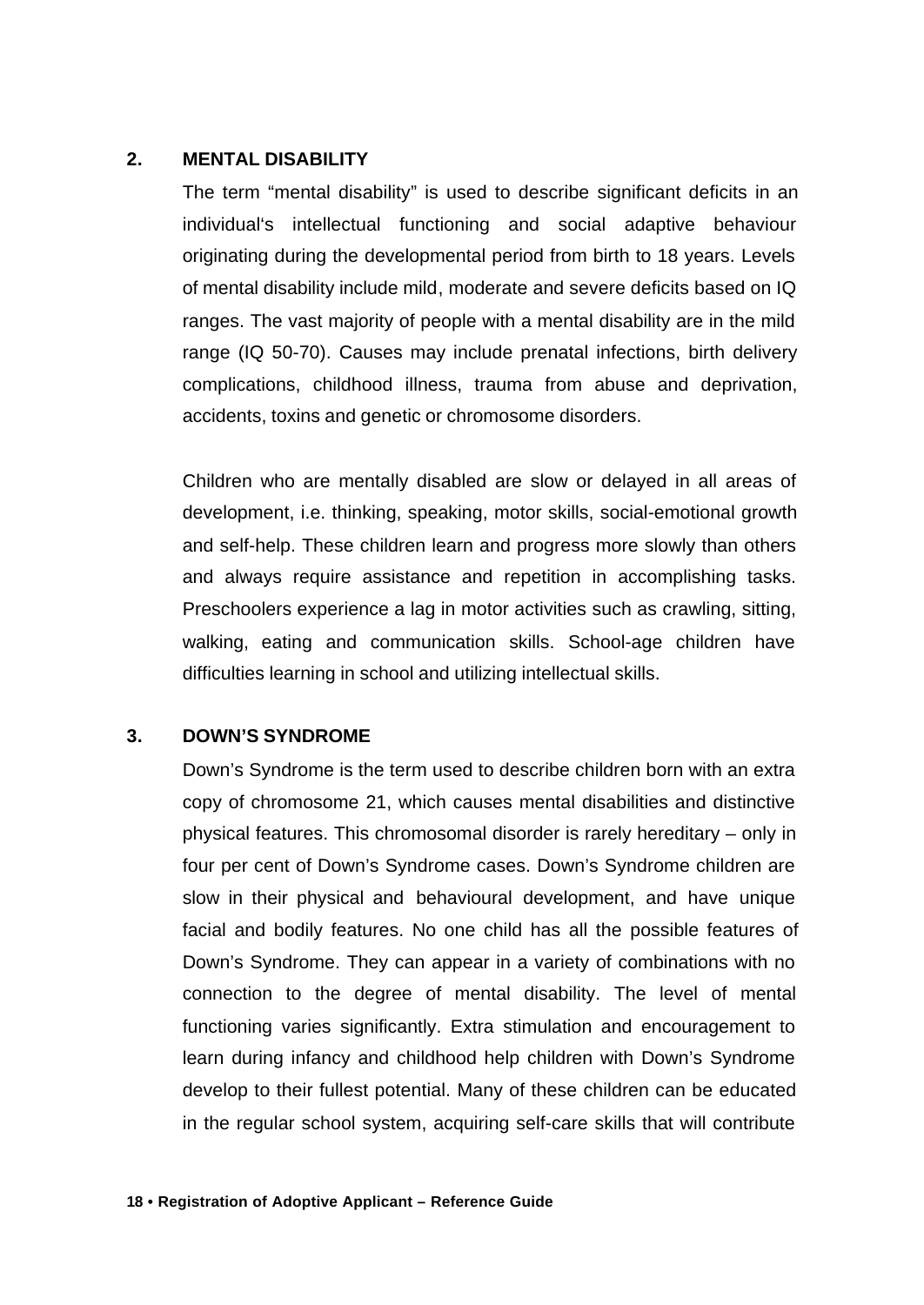towards independence in adulthood. Medical concerns related to Down's Syndrome include congenital heart defects, gastrointestinal blockage, vision problems, hearing loss and susceptibility to respiratory infections. Despite some of the medical problems, it is important to emphasize that the majority of individuals with Down's Syndrome have long and fully functional lives.

#### **Physical Disabilities**

#### **1. DEVELOPMENTAL DELAY**

A child is developmentally delayed when he/she is achieving the normal developmental milestones, but at a later age than normally expected. The child may be delayed in the area of motor skills, such as rolling, sitting, crawling and walking.

#### **2. SPINA BIFIDA**

Spina bifida is a condition where some of the vertebrae of the spinal cord are not completely formed and the spinal cord and its coverings usually protrude through the opening. Early surgical correction can help prevent infection, but cannot correct the condition. Spina bifida is associated with a range of disabilities, including physical abnormalities and learning difficulties. Sometimes a child with spina bifida will also have a condition called hydrocephalus.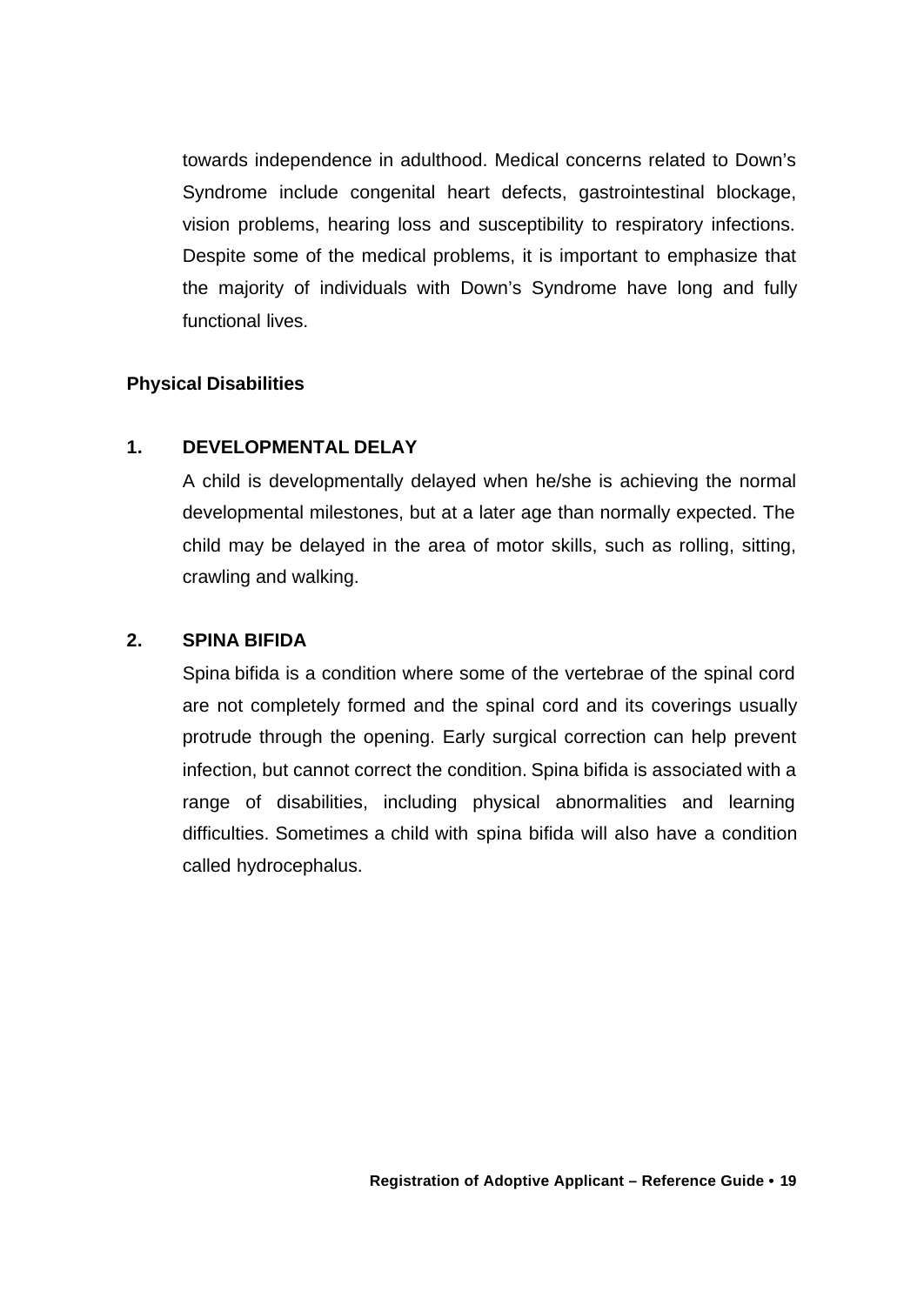# **3. CEREBRAL PALSY**

Cerebral palsy is a disorder caused by damage to the brain occurring during pregnancy, as a result of birth trauma or resulting from early childhood disorders such as meningitis, head trauma or poisonings. It is characterized by the inability to perform or control motor functions, and can be associated with disabilities such as speech-language disorders and seizures.

# **4. ORTHOPAEDIC IRREGULARITIES**

- a. Club foot an irregularity of the foot and ankle. Most commonly, the foot is positioned downward and inward. Minor problems can be corrected through exercise. More complex problems could require a cast or surgery.
- b. Polydactyl a child born with extra fingers or toes. These are removed through minor surgery.
- c. Syndactylia a fusion of the skin or bones of two or more fingers or toes, that can be corrected with minor surgery.
- d. Absence of a limb.

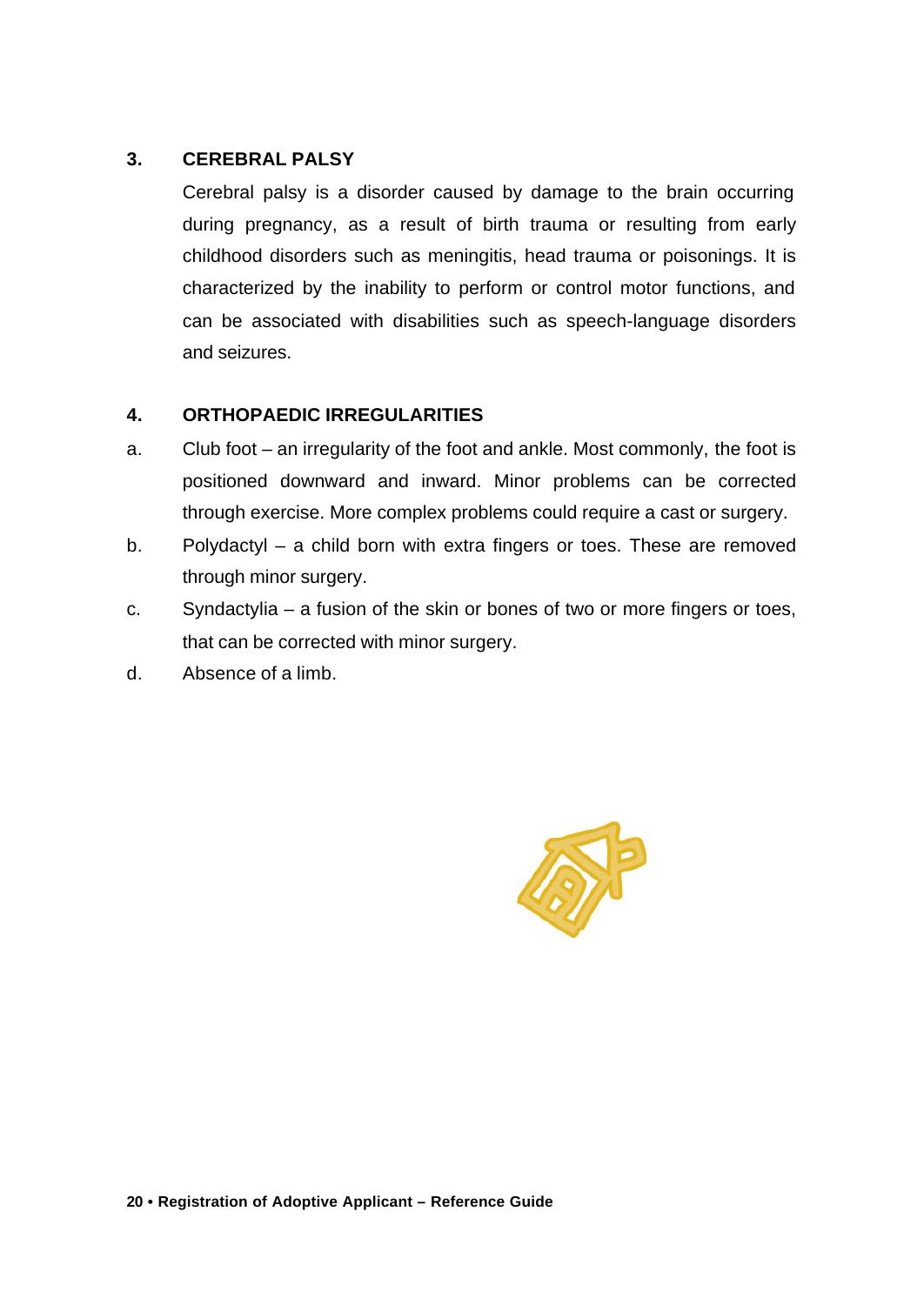# **5. FACIAL IRREGULARITIES**

- a. Cleft lip and palate Cleft lip is a separation or slit in the upper lip. This condition ranges from a minor notching of the upper lip to a complete slit that extends from the edge of the lip to the nostril, and involves the bone that forms the framework for the upper gums and teeth. It may occur on one side or both. Cleft palate is a lengthwise slit in the roof of the mouth, forming one cavity for the nose and mouth. It may be minor (affecting only the back part of the roof of the mouth) or complete. This abnormality can affect the development of teeth, and also affects speech and nutrition.
- b. Birth marks/port wine stain-strawberry marks due to an overgrowth of blood vessels in a confined area. They may be found on any part of the body, may be flat or raised, and may range in colour from light red to blue/black. Some are permanent while others gradually fade away. A skin specialist should be consulted.

## **Medical Diagnosis**

# **1. ALLERGIES**

An allergy is a condition in which a person has an unusual reaction to substances that are ordinarily harmless. These may be taken into the body by being inhaled, swallowed or through contact with the skin. The best treatment for allergies is the complete removal of the cause or causes of the allergy from the environment of the person involved. If this is not possible, medication could alleviate symptoms. Many of the substances that cause allergies are found in food, so special diets are common.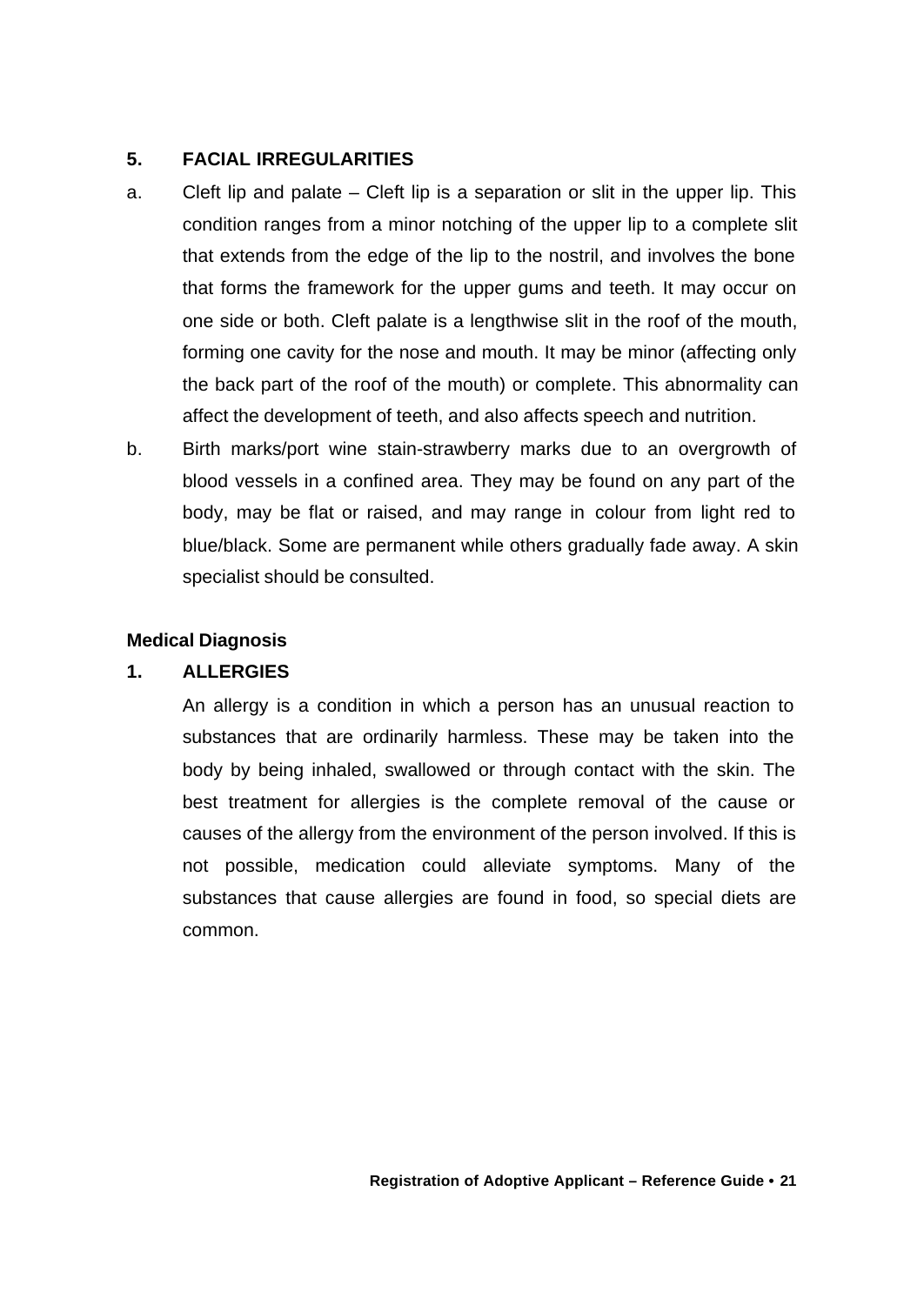#### **2. ASTHMA**

The word asthma is derived from the Greek word meaning "gasping." Asthma may be defined as an allergic disorder of the respiratory system in which the airway becomes temporarily constricted. An asthmatic attack is characterized by violent coughing, wheezing, shortness of breath and general difficulty in breathing. There is no known cure for asthma. However, there are measures that can be taken to control the effects, allowing the person to carry on a reasonably normal life. Some children outgrow the problem without any particular treatment. Children showing symptoms of asthma should be treated medically at an early age to avoid permanent damage to the lungs and chest wall.

#### **3. JUVENILE DIABETES**

This is a condition in which the body does not supply enough insulin. When the pancreas does not produce a sufficient supply of insulin, the cells cannot use the sugar in food, and the liver and muscles cannot store it. Treatment for diabetes includes insulin injections and special diet requirements. Children with diabetes will have to take insulin for the rest of their lives.

#### **4. EPILEPSY**

Epilepsy is a disorder of the nervous system. The person with epilepsy has a tendency to have seizures, caused by erratic, uncontrolled electrical discharges in the brain. The three most common types of epilepsy are grand mal seizures, petit mal seizures and psychomotor seizures. Most epileptic seizures can be controlled by anticonvulsive drugs. These drugs usually allow the person with epilepsy to lead a normal, productive life.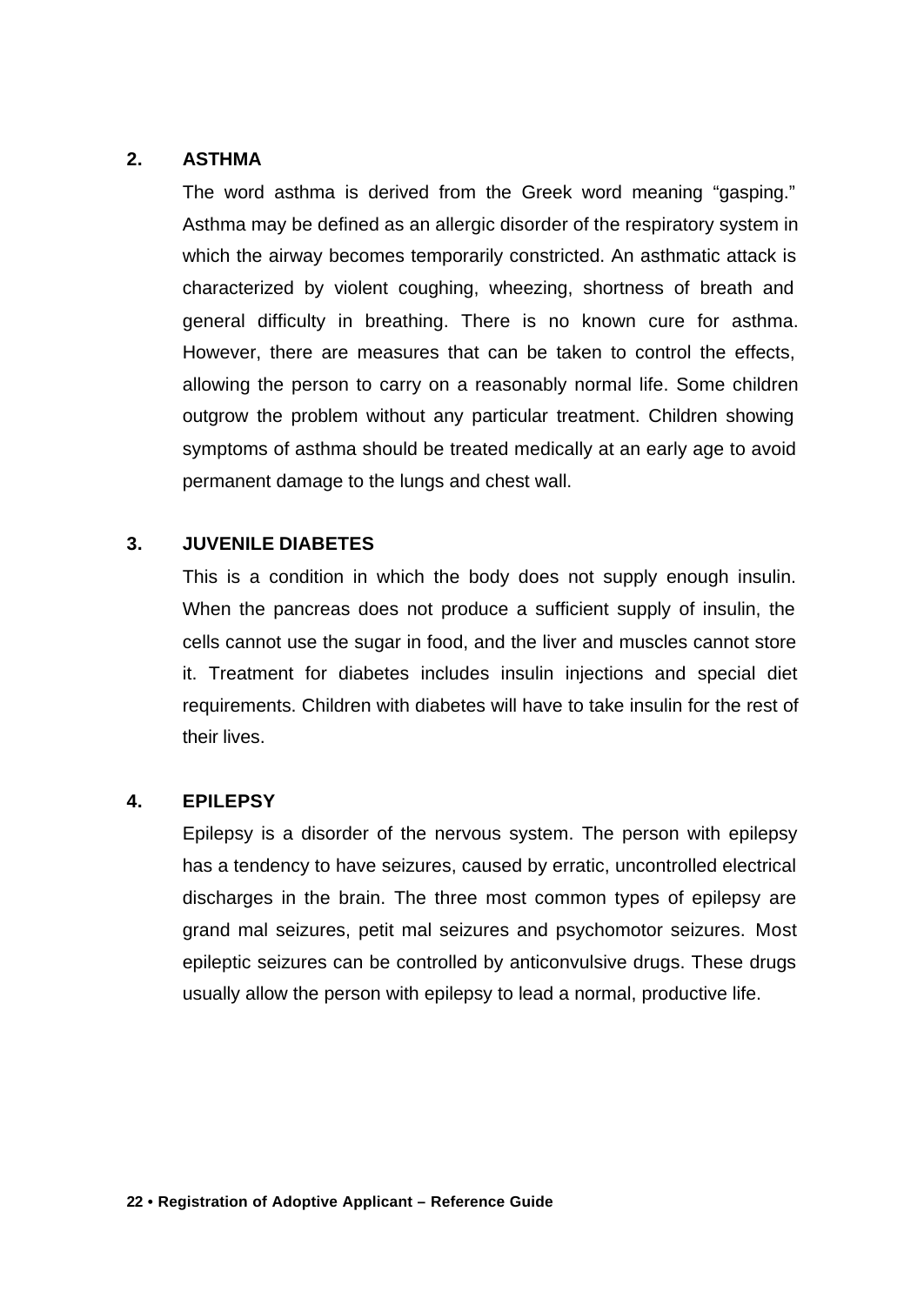# **5. ATTENTION DEFICIT DISORDER**

Attention Deficit Disorder (ADD) requires intensive and long-term treatment. The symptoms of this disorder include a short attention span, impulsive behaviour, distractibility and hyperactivity. The diagnosis of ADD relies on the presence of this cluster of symptoms and the exclusion of other causes of similar behaviours. The child's behaviour usually results in serious disturbances in his/her relationship with parents, teachers, peers and siblings as well as in academic problems. ADD is not a learning disability but, if untreated, may seriously hamper a child's ability to learn. Children with ADD often exhibit defiant and non-compliant behaviour towards adults, and verbal and physical aggression towards peers and siblings. Many children with ADD also have learning disabilities.

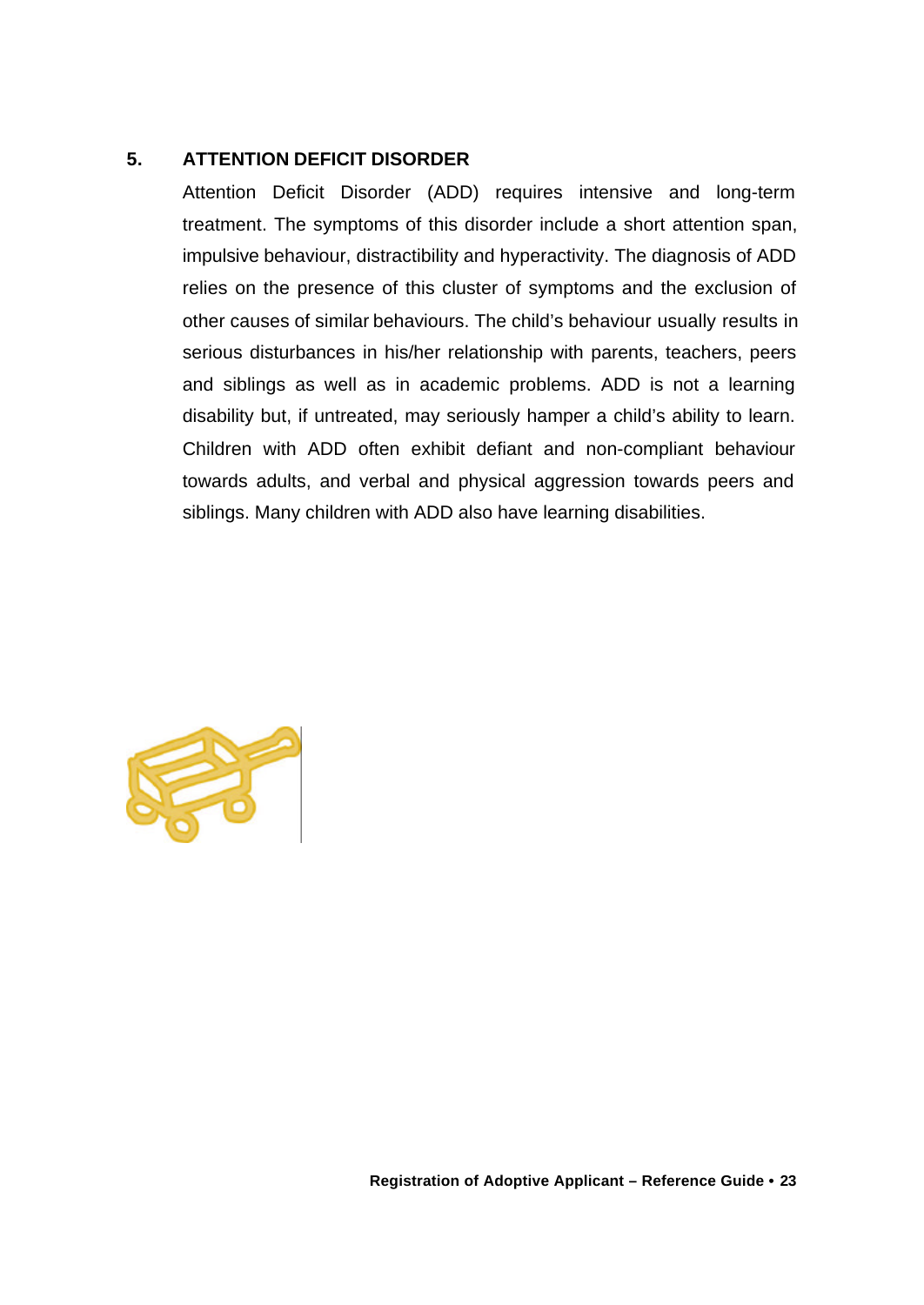### **6. HEART DEFECT**

Some heart defects present at the time of the child's birth may be selfcorrecting, while others require surgery and annual monitoring. For the most part, these children lead healthy, normal lives. In serious cases, a child's heart condition may require extensive medical intervention and daily monitoring by parents over a number of years.

## **7. HYDROCEPHALUS**

This condition, usually diagnosed at birth or shortly thereafter, is characterized by the abnormal accumulation of spinal fluid within the brain. The accumulation of fluid leads to an increase in head size, which causes pressure against the brain tissue. This pressure has the potential to cause permanent brain damage. Early treatment, which involves implanting a shunt to drain fluid from the brain, and good medical management, can reduce or eliminate the risk of brain damage.

# **8. FAILURE TO THRIVE**

This term is used to describe infants and children who fail to gain weight or even lose weight without any apparent cause. "Failure to thrive" is considered to be a form of "infant depression" caused by emotional deprivation or environmental disruptions.

#### **9. SHORT LIFE EXPECTANCY**

This applies to children whose diagnosed medical condition means that their life expectancy is short.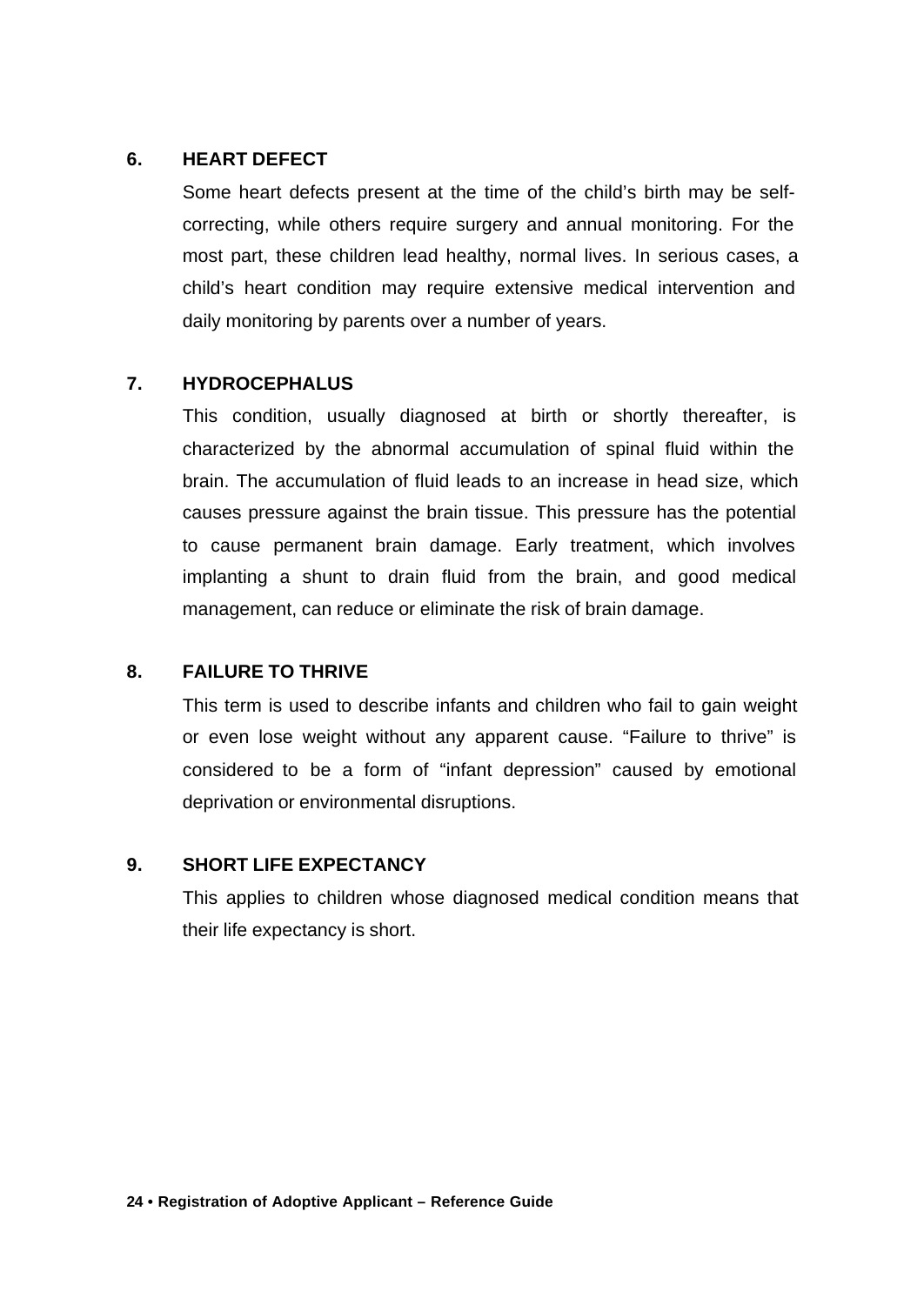## **10. HIV POSITIVE**

The Human Immunodeficiency Virus, or HIV, is the agent responsible for causing the disease AIDS (Acquired Immune Deficiency Syndrome). Infants born to HIV positive mothers will be HIV positive at birth. Because it take babies 15-25 months to develop their own immune system, these children should be tested every six months for the first two years of their lives. If, at the end of that time, these children continue to test HIV positive, they have been infected and will likely develop symptoms of AIDS during their early years of life. If they test HIV negative, they have not been infected and have no further risk of becoming HIV positive from the prenatal contact.

Approximately 50 per cent of infants who are HIV positive will experience some developmental delay or loss of previous developmental achievements. These are expected to worsen as the disease progresses. They may also lose muscle tone and the ability to walk without support. Many children experience speech problems, such as poor pronunciation. Accompanying these problems will be other signs of symptomatic HIV infection, such as chronic fever, diarrhoea, poor growth and various bacterial infections. The life expectancy for children born with AIDS is increasing with the discovery of new treatments.

#### **11. FEEDING/SPECIAL DIET ADMINISTRATION**

Some children have medical conditions that require them to be tube fed. These are not life-threatening health concerns, but are time-consuming daily administrations for adoptive parents. Special diets, which can be costly, can require separate preparation from the family meal and constant monitoring.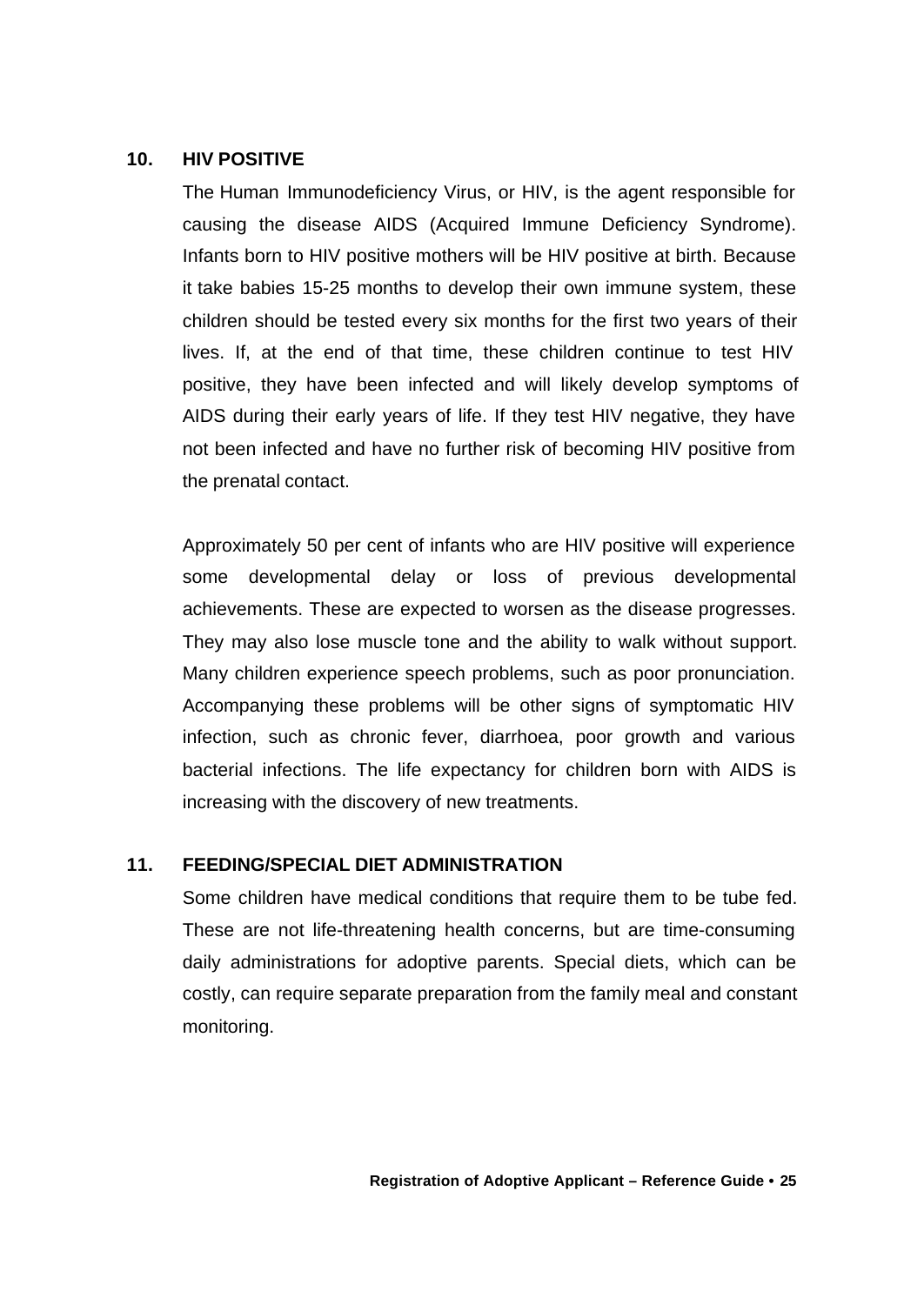# **Sensory Loss**

# **1. HEARING IMPAIRED**

This refers to the child who is deaf or in whom the sense of hearing is non-functional. Primary communication would need to occur through signing.

# **2. VISION IMPAIRED**

This refers to the child who has a severe vision impairment and is considered blind.

# **Learning Disabilities**

Learning Disabilities (LD) is the name given to a collection of learning problems that children may have, especially when mental disability has been ruled out. LD children may be hyperactive, have perceptual-motor problems, attention problems or disorders of memory and conceptual thinking. There is no agreement among the experts on the cause(s) of LD or its treatment.

# **1. READING/WRITING**

Reading disabilities are by far the most common form of learning disabilities. Since reading is the first skill in the development of the language arts, reading problems temporarily precede spelling and written expression problems. A child with language arts problems often has difficulties with handwriting and arithmetic, as well.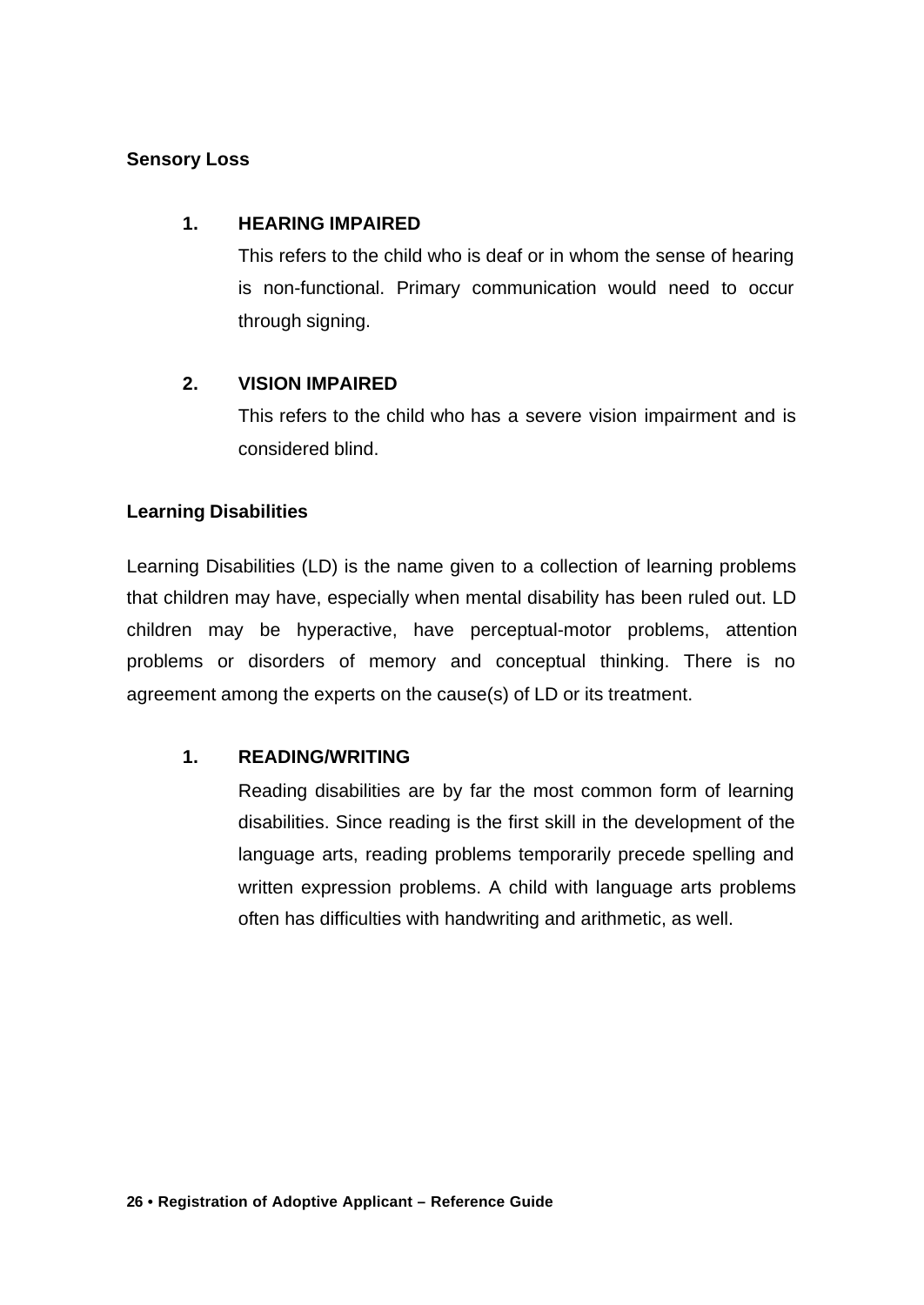## **2. ORAL LANGUAGE OR SPEECH IMPAIRMENT**

Speech impairment may include difficulty in producing speech sounds, maintaining speech rhythm or controlling voice production. Problems in producing speech sounds are known as articulation disorders and may be characterized by omissions, substitutions, distortions or additions of speech sounds. Causes may be functional, such as having poor speech models, or organic, such as having a significant hearing loss. Problems in maintaining speech rhythm include stuttering and cluttering. There are many theories as to their causes. Voice disorders are characterized by a significant deviation in voice quality, pitch, intensity or flexibility from the societal standard. All of these problems should be referred to a speech therapist for evaluation and correction.

## **Experiences of the Child**

The Department of Family and Community Services is involved in adoption planning for children who have experienced physical, sexual and emotional abuse and/or physical and emotional neglect. Some of these children may have been separated from their birth families, as well as from relatives and other significant people in their lives. Older children may experience a series of separations from different caregivers before they are placed with their adoptive family. The combination of traumatic experiences caused by abuse, and the loss of/or separation from familiar and significant people, contribute to a child's vulnerability in adoption. Adoptive applicants who are planning to adopt a child from an abusive background need to have a realistic idea of what the child may have been through. The following broad discussions of the background factors which a child may have experienced are intended to give adoptive applicants some general information and exposure to the types of preplacement histories of many of the children for whom the Department plans adoption.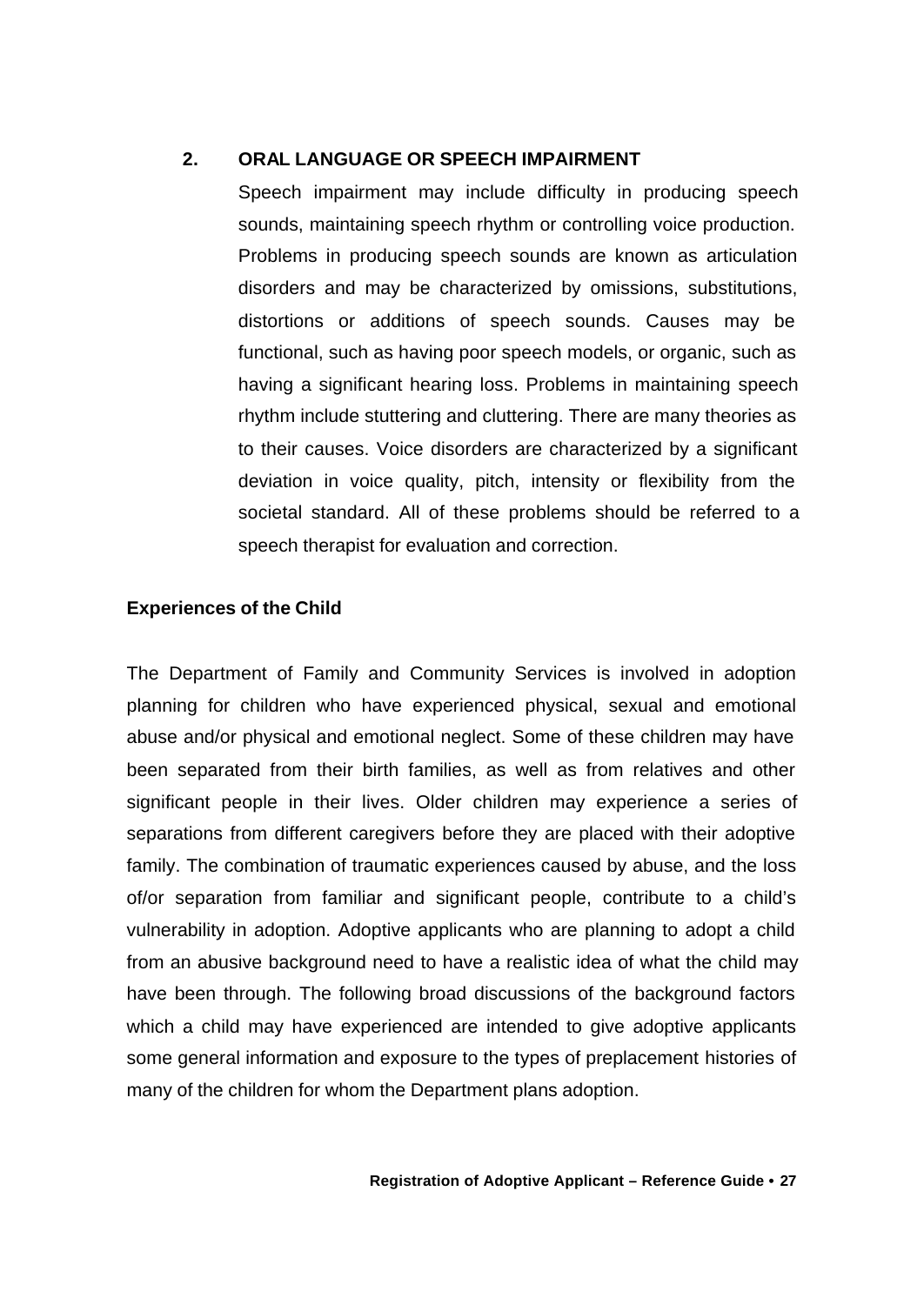#### **1. SEXUAL ABUSE**

Sexual abuse is inappropriate sexual behaviour towards children. Sexual abuse of children most frequently involves adults, but can also involve older children, siblings or youth. Mutual consensual sexual exploration between children or youth of similar ages is not considered sexual abuse. Sexual abuse includes sexual touching, sexual intercourse, sexual exploration, sexual assault and incest. Children are dependent upon their family unit for emotional and physical security. The sexual abuse of children exploits children's needs for affection and approval, and their natural sexuality. The large majority of children who are sexually abused are victims of someone known to them. Children who have been sexually abused will be affected physically, developmentally and psychologically. Child victims of sexual abuse are at increased risk for sexual abuse by others because of their earlier experiences and emotional vulnerability, and usually need therapeutic intervention to alleviate their trauma.

#### **2. PHYSICAL ABUSE**

Physical abuse is the infliction of physical force that is non-accidental and beyond reasonable discipline upon a child. Physical injuries inflicted on children include: bruises, burns, broken bones and/or multiple injuries.

#### **3. EMOTIONAL ABUSE**

Emotional abuse is the chronically abusive behaviour by adults that injures the intellectual, psychological and emotional capacity of the child. This abuse can inhibit a child's ability to develop into an emotionally healthy adult.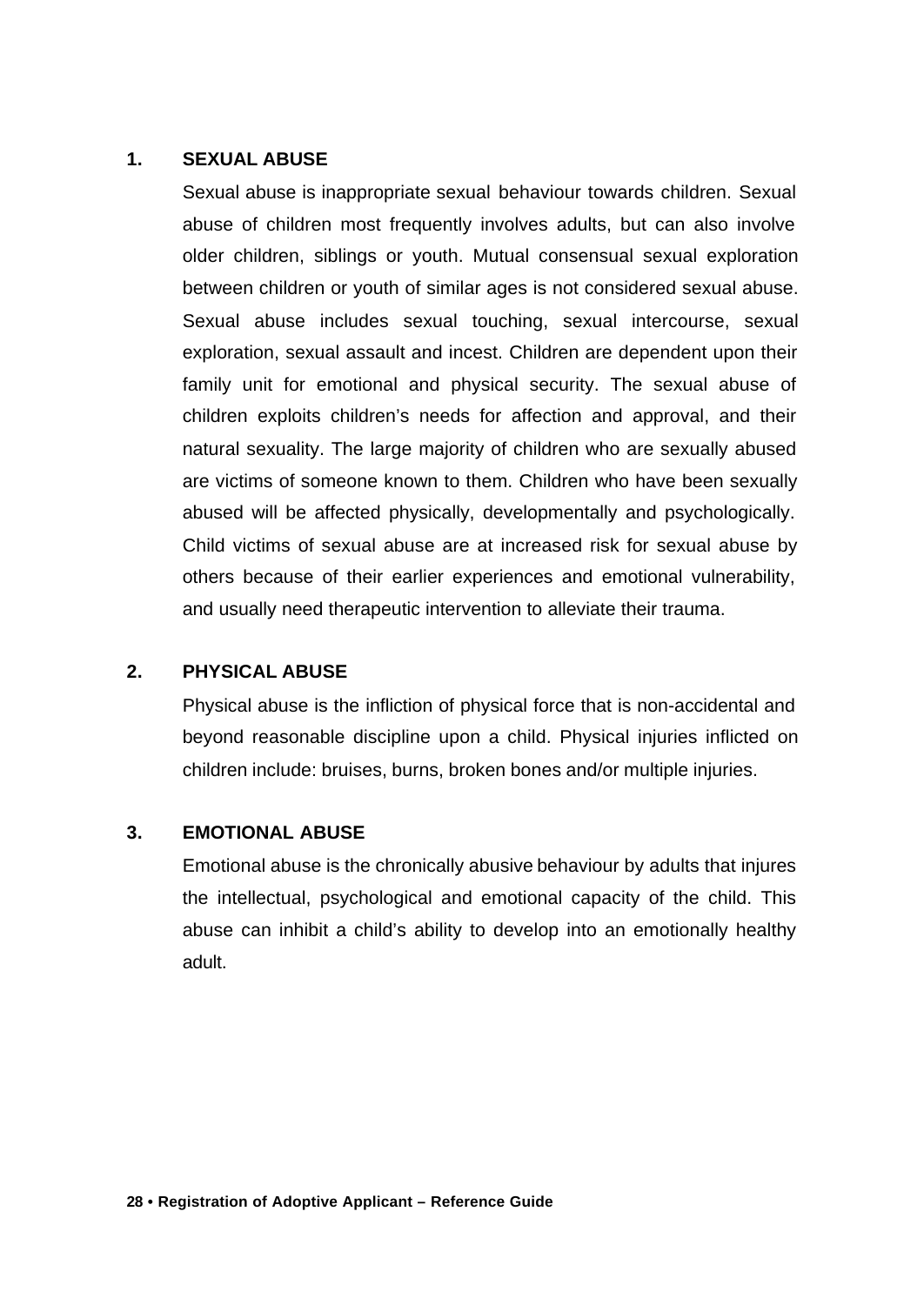## **4. NEGLECT**

Child neglect is the gross lack of attention to the physical and/or emotional needs of a child by their birth parents or caregivers. Physical neglect is the failure to provide a child with basic physical needs: food, clothing, shelter, safety, supervision, education and medical attention. Abandonment of a child is also a form of neglect by an adult caregiver. Emotional neglect is the gross lack of attention to a child's emotional and social needs. Overall neglect can cause mental and physical developmental delays, failure to thrive, attachment issues, malnourishment, medical concerns and emotional/ behavioural disturbances.

## **5. DETRIMENTAL PARENTING**

Children whose parents are substance abusers (i.e. drugs or alcohol), or who are severely disabled because of mental illness or mental disability, experience higher than usual levels of stress in their families. These factors contribute to family dysfunction where the children may be at risk for abuse, neglect and a chronic chaotic lifestyle. Children may witness violence and/or inappropriate sexual behaviour in the family home. The parents' disability significantly interferes with their parental responsibility to meet the needs of their children and to provide a physically and emotionally stable and secure environment. These parents may be unaware, disinterested or incapable of dealing with the effects of their circumstances on their children. Often children raised by these parents develop survival behaviour in order to cope with their stressful family environment. For example, the child may take on the parenting role for running the household and caring for younger siblings. Children's survival behaviour can create conflict for them and their adoptive parents as they adjust to traditional family roles and expectations.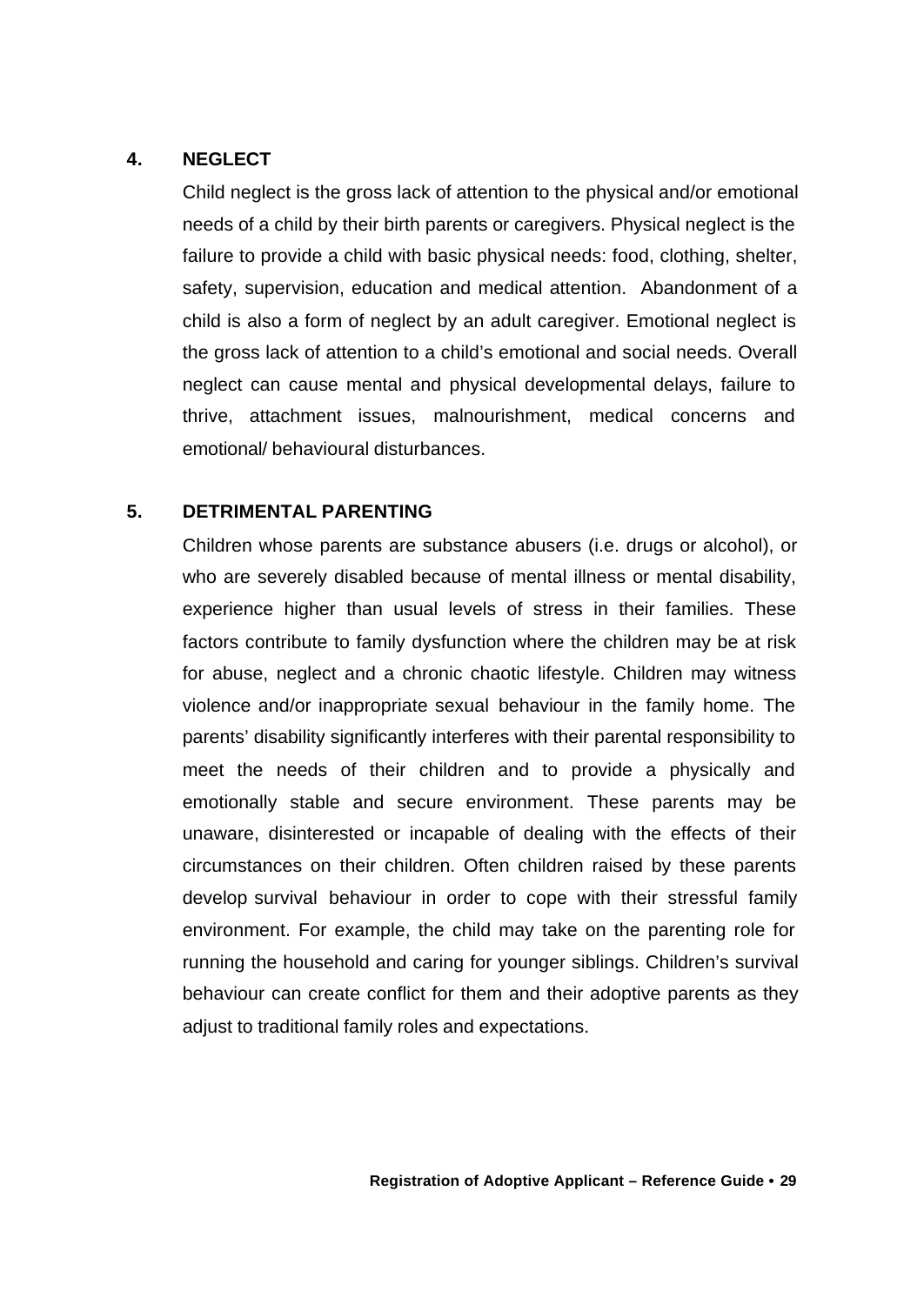## **6. MULTIPLE CAREGIVERS/ATTACHMENT ISSUES**

Attachment and separation are significant issues that affect the majority of children in the Department's care who await adoption. For many of these children, the normal developmental attachment process has been disrupted by separation from parents and/or caregivers, often several times. For these children, their attachments are problematic or their primary attachments have been affected by abuse and neglect.

Separation from parents or caregivers to whom they are attached is traumatic for children. They may experience a range of intense feelings in relation to their individual circumstances. Many factors can influence a child's reaction to separation. These include the nature of the child's attachment to their caregivers, the circumstances of the separation, the environment they are leaving, and the child's perception of the reason for the separation. Abrupt separations for children create grief and loss issues that can, if unresolved, interfere with new attachments. Each new placement has an element of uncertainty for a child who has experienced many placements. This contributes to the child's stress and anxiety, further inhibits trust in others when forming new relationships and inhibits development of self-reliance.

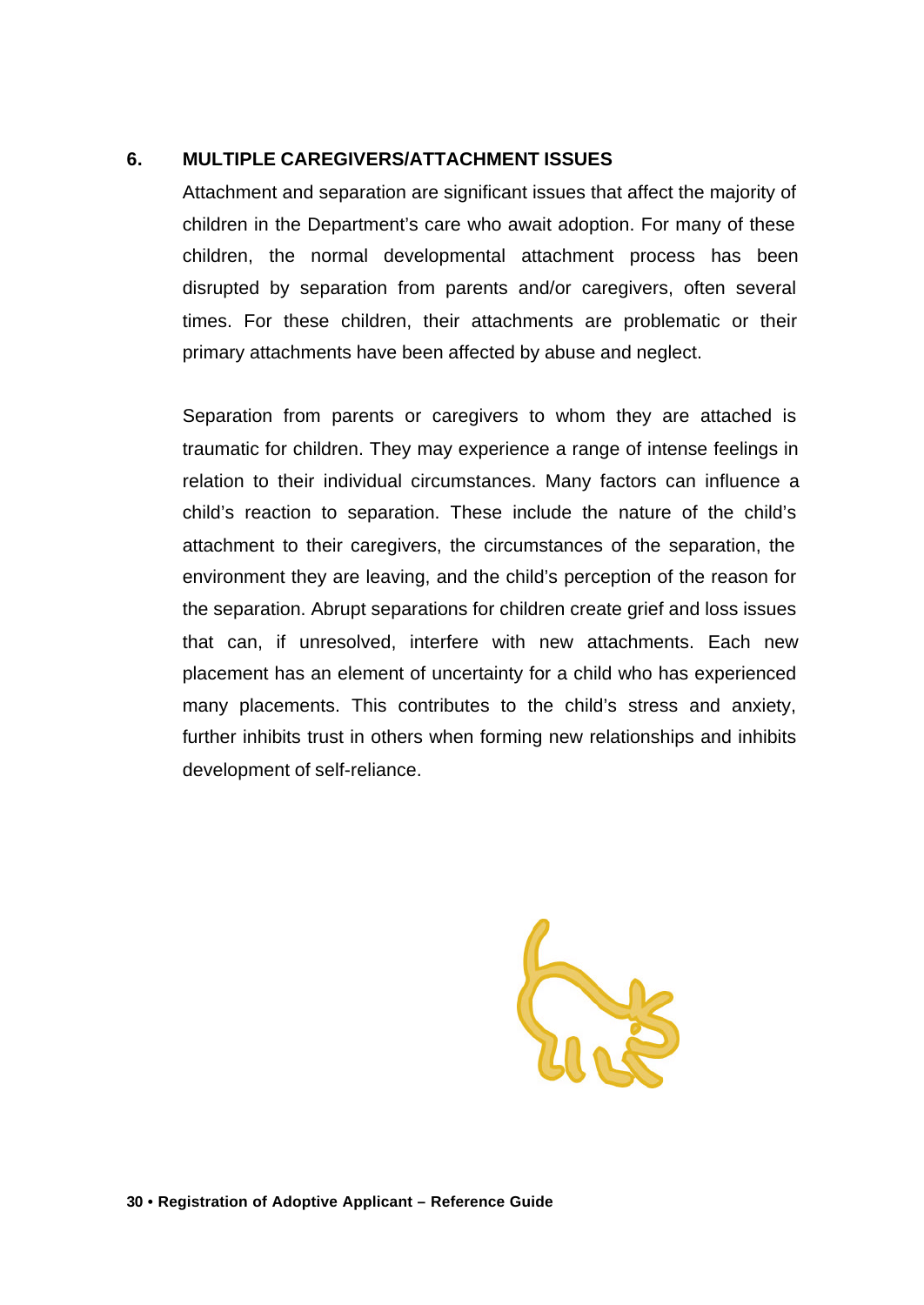Some infants and children who have been severely neglected and abused have never formed primary attachments. These children have great difficulty in developing and maintaining relationships. Having received little love, they in turn have trouble giving and receiving it.

#### **Emotional/Behavioural Characteristics Which a Child May Exhibit**

In this section, you are asked to consider some of the emotional and behavioural characteristics typical of children who have special needs due to the background experiences described. To summarize, these children have been traumatized by separations causing significant losses, multiple homes and caregivers, sexual, physical and emotional abuse, physical and emotional neglect, and/or failure to experience a permanent, trusting relationship with an adult. Children who experience trauma through abuse and separations react in different ways. These reactions may be displayed through behaviours such as lying, stealing, temper tantrums, bedwetting, soiling, nightmares, aggression, hyperactivity, destructiveness, withdrawal, profound dependency and inappropriate sexual behaviour. For some of the children, the behaviours are transitory as they adjust to the changes in their new adoptive home. For other children, these behaviours are serious and chronic. Although there are many explanations for serious behaviour problems in children, we cannot predict or say with certainty that a specific trauma results in a specific behavioural response. It is important to recognize that these "acting out" behaviours are symptoms of abuse, not the actual problem. The abused child has learned not to trust feelings or communication. Many abused children believe they are responsible for their abuse because they assume they are bad. Their own needs, values and interests have not been respected. Their behavioural reactions are often expressions of their underlying feelings of anxiety, rejection and shame. Past traumatic experiences can revisit and affect the child at different stages of development.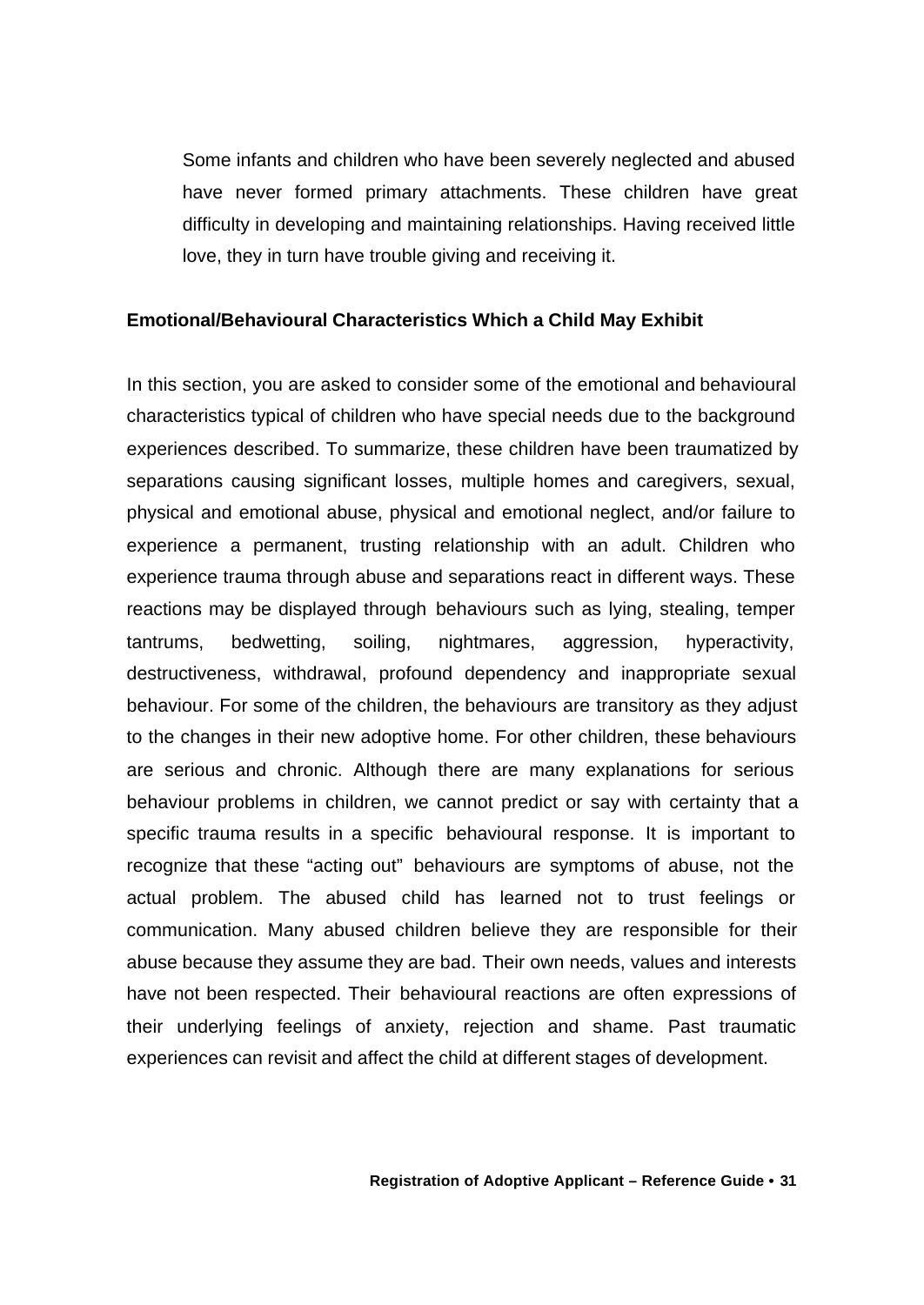Some behaviours, which become serious and chronic, are extremely stressful for adoptive families. Parents and families all have different levels of acceptance and coping related to their expectations, lifestyles, resources and support systems. An openness to services provided by outside professional help can be both supportive and beneficial to the child and its adoptive family.

## **Knowledge and/or Experience with Special Needs**

This section is to be completed by those adoptive applicants who are familiar with and/or have experience with specific special needs not mentioned on the registration form, and would consider parenting a child with these needs. Please provide a brief description of your knowledge or experience.

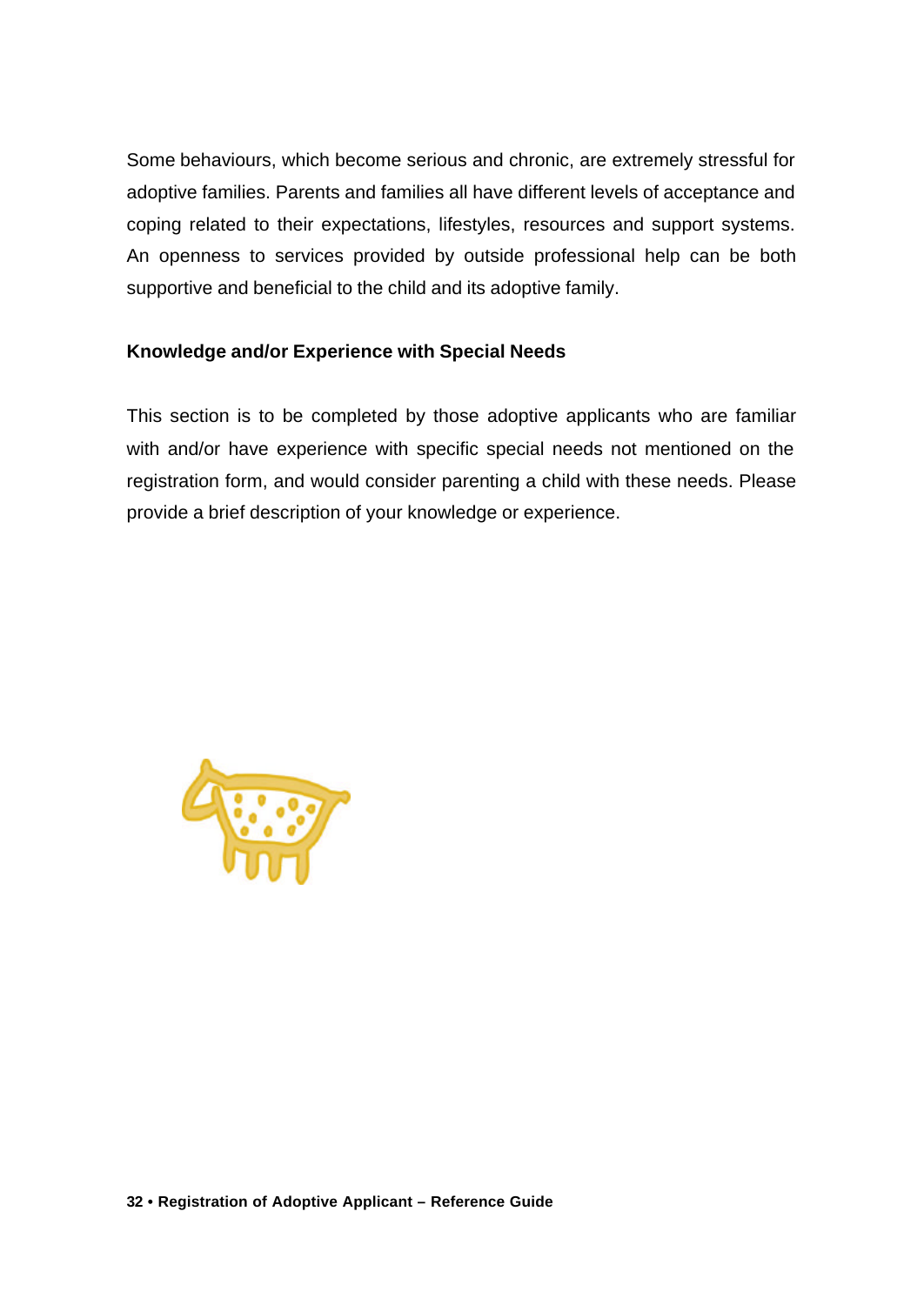## **Openness in Adoption**

Adoptive applicants have the opportunity to indicate on their registration form the types of adoption openness they would consider in the initial adoption application process. When the adoptive applicants' homestudy is requested, their social worker will explore in depth the extent of adoption openness they wish to have.

Changing social attitudes and the complex and lifelong nature of adoption have led to the recognition that there is a desire and a need for more communication and participation in the adoption process by adoptive parents, birth parents and adoptees. Openness in adoption makes it possible for many forms of information sharing and contact to take place between adoptive parents and birth parents and/or other significant person. The type of adoption arrangement is the choice and mutual decision of the adoptive parents and the birth parents. A range of options involving different levels of openness is available through the Department's adoption program. These take into account the unique circumstances of each adoption and include:

#### **1. SEMI-OPEN ADOPTION**

Semi-openness is an adoption in which a variety of contact can occur between the birth parents and the adopting parents for any length of time before and/or after the adoption order is granted, but does not involve an exchange of identifying information of either party.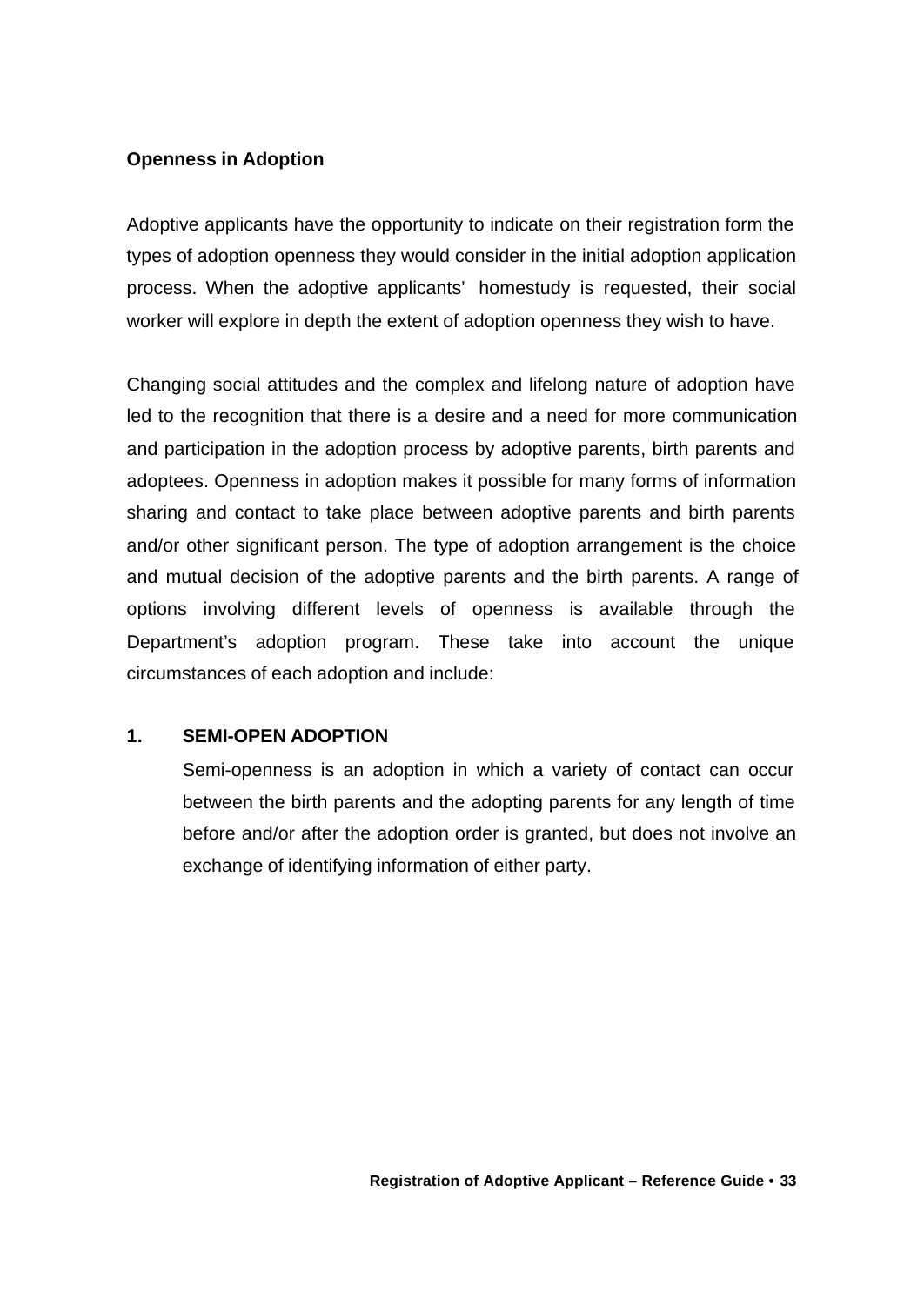Examples of semi-open adoption include:

Prior to adoption placement:

- a meeting or phone contact between adoptive parents and birth parents (without identification); and
- visiting the infant in hospital.

Prior to an adoption order during the probation period:

- birth parents can provide pictures and/or letters for the child;
- adoptive parents can provide progress letters about the child's development;
- birth parents are advised of the first name given to the child by the adoptive parents; and
- adoptive parents are advised of the first name given to the child at birth.

After the adoption order is granted:

• letters, gifts and photos can be exchanged through FCS or another intermediary.

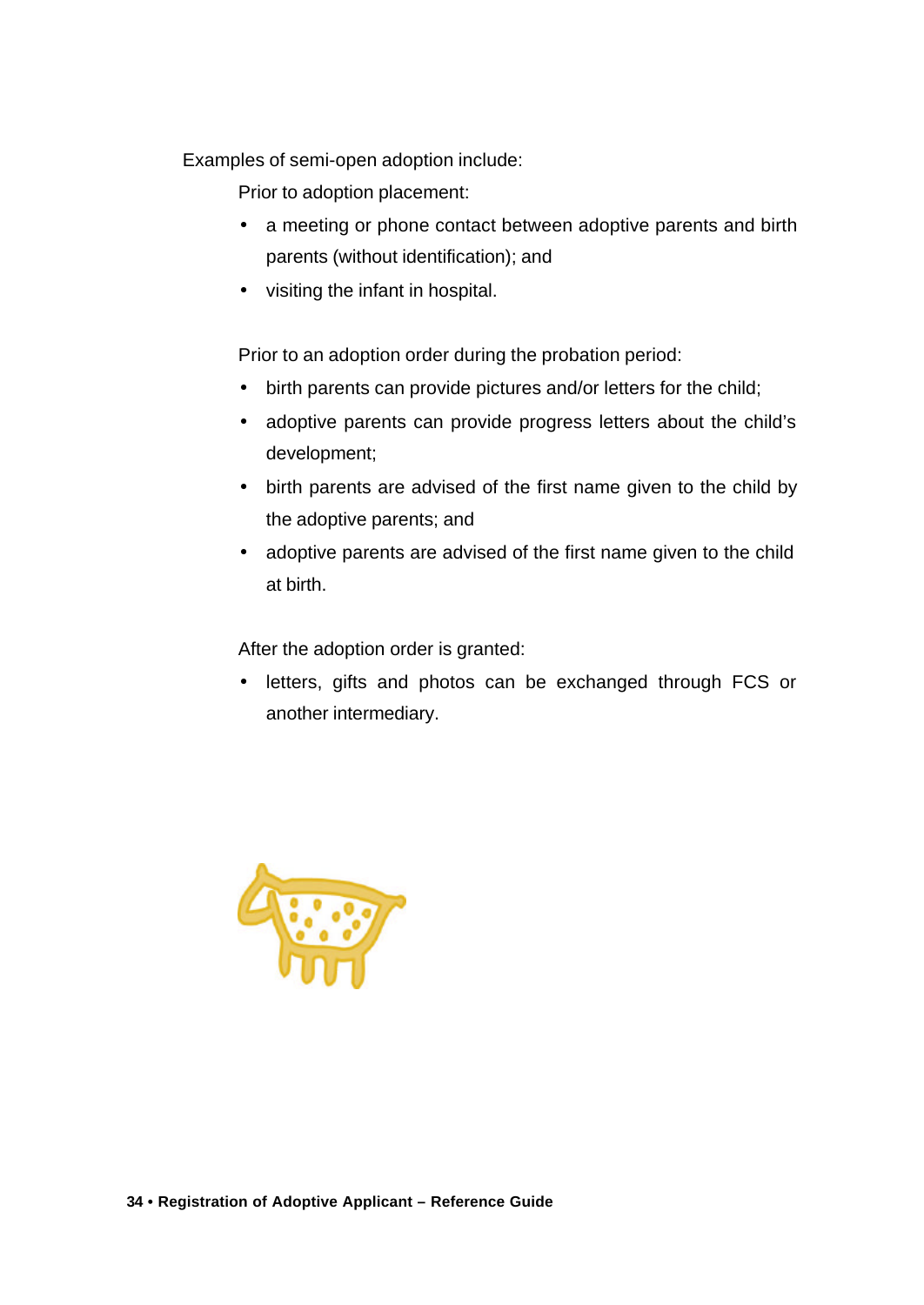## **2. FULLY DISCLOSED ADOPTION**

Fully disclosed adoption includes various contracts and information sharing between adoptive parents and birth parents before and/or after the adoption order. This involves the exchange of identifying information. Examples of fully disclosed adoption include all of the options described in a semi-open adoption. There is also the possibility of ongoing contact throughout the child's growing years and the child may know the identity of his/her birth parents.

Openness in adoption is increasingly becoming a part of the adoption plan for children who are separated from their families and are permanent wards in the care of the Department. For many years in these children's lives, significant relationships and family ties have developed that cannot be overlooked. Their background and experiences are an integral part of their identity and security. In some situations, social workers may recommend direct and/or indirect contact between the adopted child, the adoptive parents and the birth parents or relatives, where it is appropriate. The degree of adoption openness would be mutually agreed upon by the adoption parties involved, and where it is desired by and in the best interests of the child.

Adoptive applicants may want to gather information about openness in adoption by talking to their department adoption social worker, reading the available articles and literature on open adoption and contacting other adoptive parents.